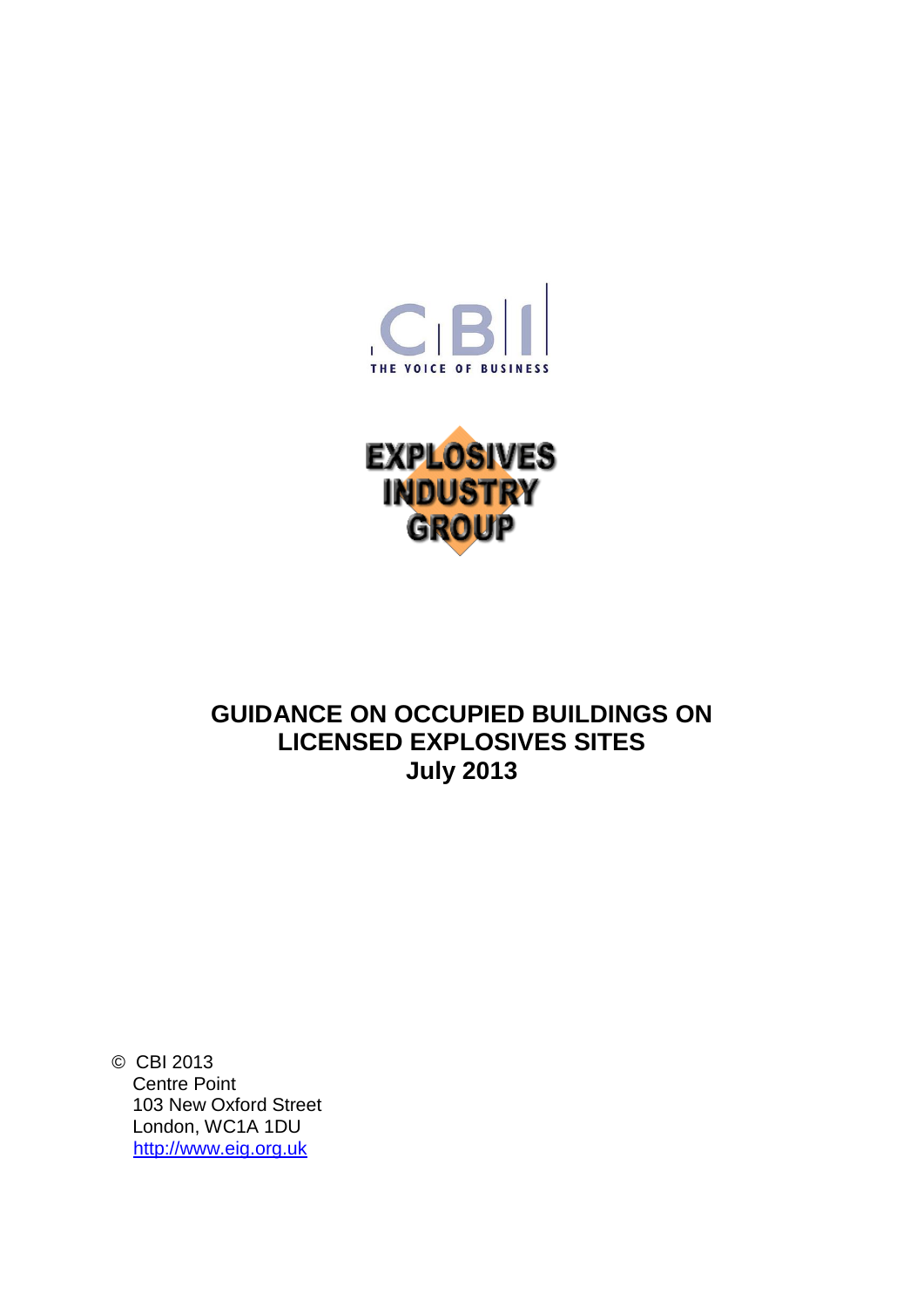#### **FOREWORD**

This guide has been produced by the Explosives Industry Group (EIG) of the Confederation of British Industry (CBI), in cooperation with the Health & Safety Executive, on behalf of the explosives industry. The EIG/CBI is comprised of representatives from the explosives sector, fireworks companies, pyrotechnic companies, defence sector companies, storage and transport companies and the Ministry of Defence.

This guide will assist those who manage explosives sites, licensed by the HSE under the Manufacture and Storage of Explosives Regulations (MSER) 2005<sup>[\[1\]](#page-20-0)</sup>(as amended), if they need to justify that it is acceptable, for persons not directly involved in explosives operations, to *occupy a non-explosives* building that is inside the Inhabited Building Distance (IBD) of a Potential Explosion Site (PES). Such justification will require demonstration that an equivalent level of safety is provided for those people, to that which would be achieved by the application of the relevant Separation Distance.

This guide describes accepted practice within the explosives industry. By following the guidance, persons would normally be compliant with their legal duties. HSE and the explosives industry may refer to this guidance as illustrating good practice.

Nothing in this guide should be read as setting a higher standard than that required by legislation.

Whilst every effort has been made to cover appropriate legislation and relevant industry practice at the time of publication of this guide, neither the EIG/CBI nor its servants or agents can accept responsibility for, or liabilities incurred directly or indirectly as a result of, any errors or omissions within this document. Those persons involved in the explosives industry are responsible for taking their own legal and other advice as they see fit. Readers are strongly advised to check for any changes in legislation since the publication of this guide.

Nor do the EIG/CBI, its servants and agents make any representation expressed or implied that the products and product ranges or the processes, equipment or materials referred to in this guide are suitable, satisfactory or appropriate for the purpose or purported purposes set out or referred to in this guide and the EIG/CBI, its servants and agents accept no responsibility or liability therefore.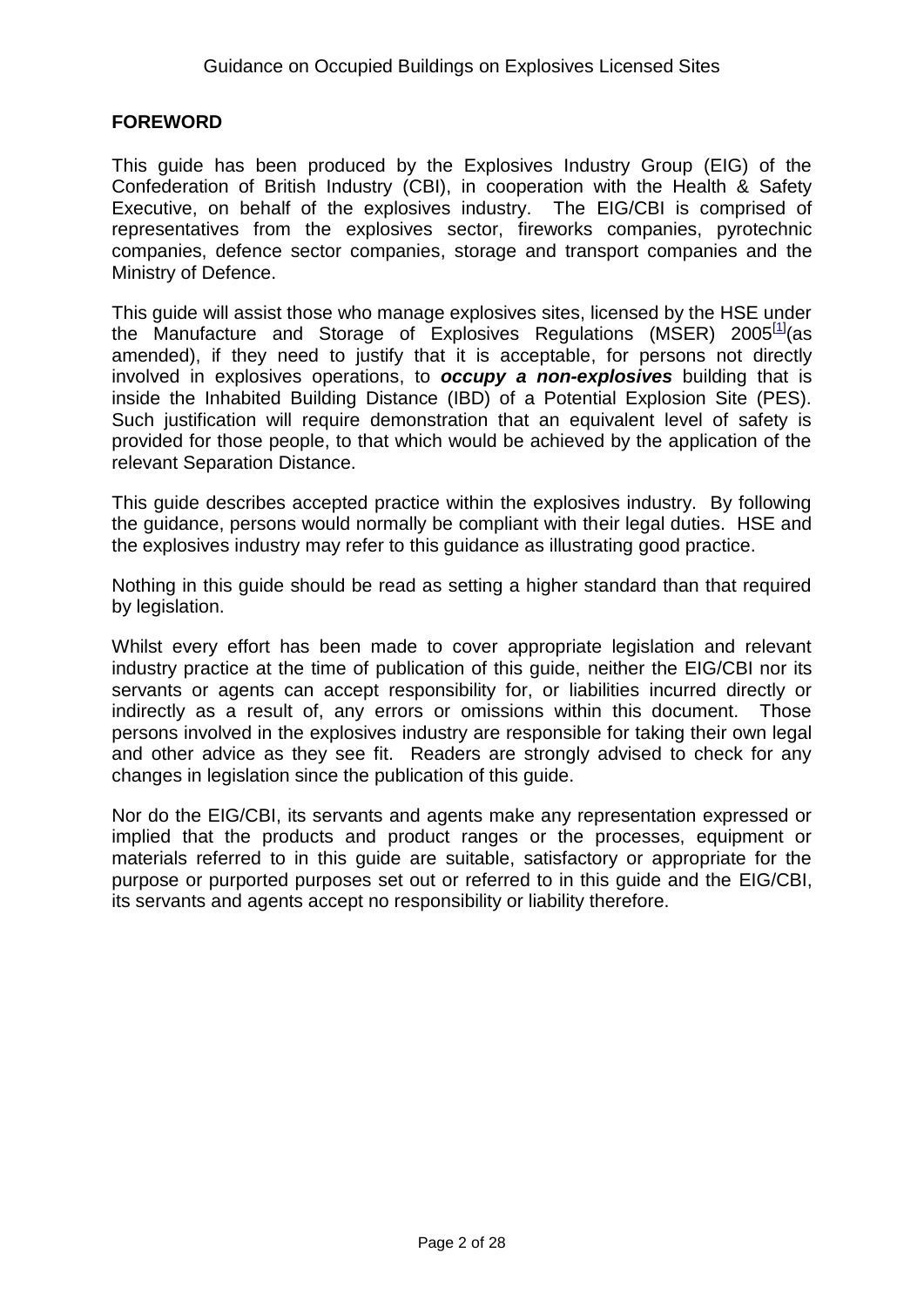## **CONTENTS**

| <b>SECTION 1 AIM AND SCOPE</b>                           | 4  |
|----------------------------------------------------------|----|
| <b>SECTION 2 INTRODUCTION</b>                            | 6  |
| SECTION 3 DEFINITION OF AN OCCUPIED BUILDING             | 9  |
| SECTION 4 NATURE OF WORK AND PROTECTION OF WORKERS       | 10 |
| SECTION 5 STEPS THAT CAN BE TAKEN TO MINIMISE THE HAZARD | 13 |
| SECTION 6 JUSTIFYING OCCUPANCY WITHIN IBD                | 16 |
| <b>ABBREVIATIONS</b>                                     | 18 |
| <b>GLOSSARY</b>                                          | 19 |
| REFERENCES / POTENTIALLY USEFUL DOCUMENTS                | 21 |
| <b>ACKNOWLEDGEMENTS</b>                                  | 22 |
| ANNEXE A WINDOWS AND GLAZING                             | 23 |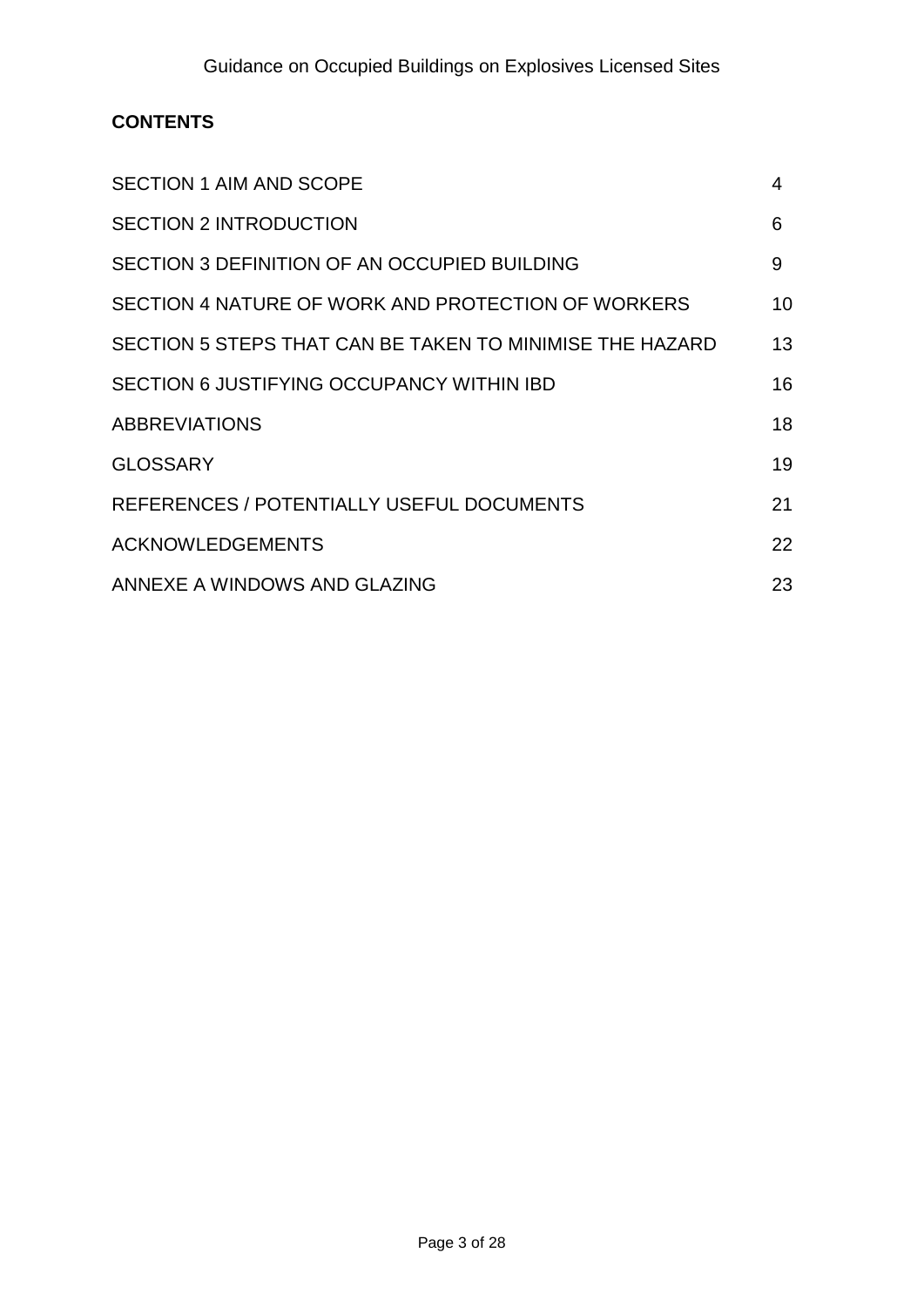## **SECTION 1 AIM AND SCOPE**

#### **1.1 Relevance of this guidance**

The guidance has been developed for use by people familiar with the process for applying for, and administering, Explosives Sites Licences issued by the Health and Safety Executive, Explosives Inspectorate under the MSER<sup>[\[1\]](#page-20-1)</sup>. It assumes:

- That the reader is familiar with MSER
- A broad knowledge of health and safety at work legislation. Note that simply following this Guide will not fulfil all your obligations arising from other legislation.

The guide specifically addresses the occupancy of buildings, within the Inhabited Building Distance (IBD) of a Potential Explosion Site (PES), by people not directly involved in explosives operations.

*Note Separation distances are measured from the outside edge of the building / place where explosives are stored to the nearest point of the building / place to which the distance applies. The distance should be measured in the horizontal plane and any traverses / mounds are to be ignored.*

This quidance is:

• Relevant to sites that are licensed by the HSE under MSER

#### **It is not** appropriate**:**

- where the licensing authority is the police or local authority
- where the HSE has issued a fixed rule licence subject to MSER regulation 5(1) and Schedule 2
- where relevant HSE Separation Distances can be achieved
- to the occupancy of control rooms for remote explosives manufacture operations (see CBI Requirements for Remote Explosives Manufacturing Facilities)
- to distances required for disposal operations (see CBI Guidance for the Safe Management of the Disposal of Explosives).

#### **1.2 Intent of this guidance**

This guidance will be of value to:

- Licensees, where the siting of occupied buildings cannot be achieved through the use of relevant Separation Distances
- Inspectors in assessing the suitability for the location of an occupied building and the feasibility for licensing.

Application of relevant MSER<sup>[\[1\]](#page-20-1)</sup> Separation Distances provides a level of safety. Legislation allows for buildings to be sited and licensed inside the relevant Separation Distance where an equivalent level of safety can be achieved by other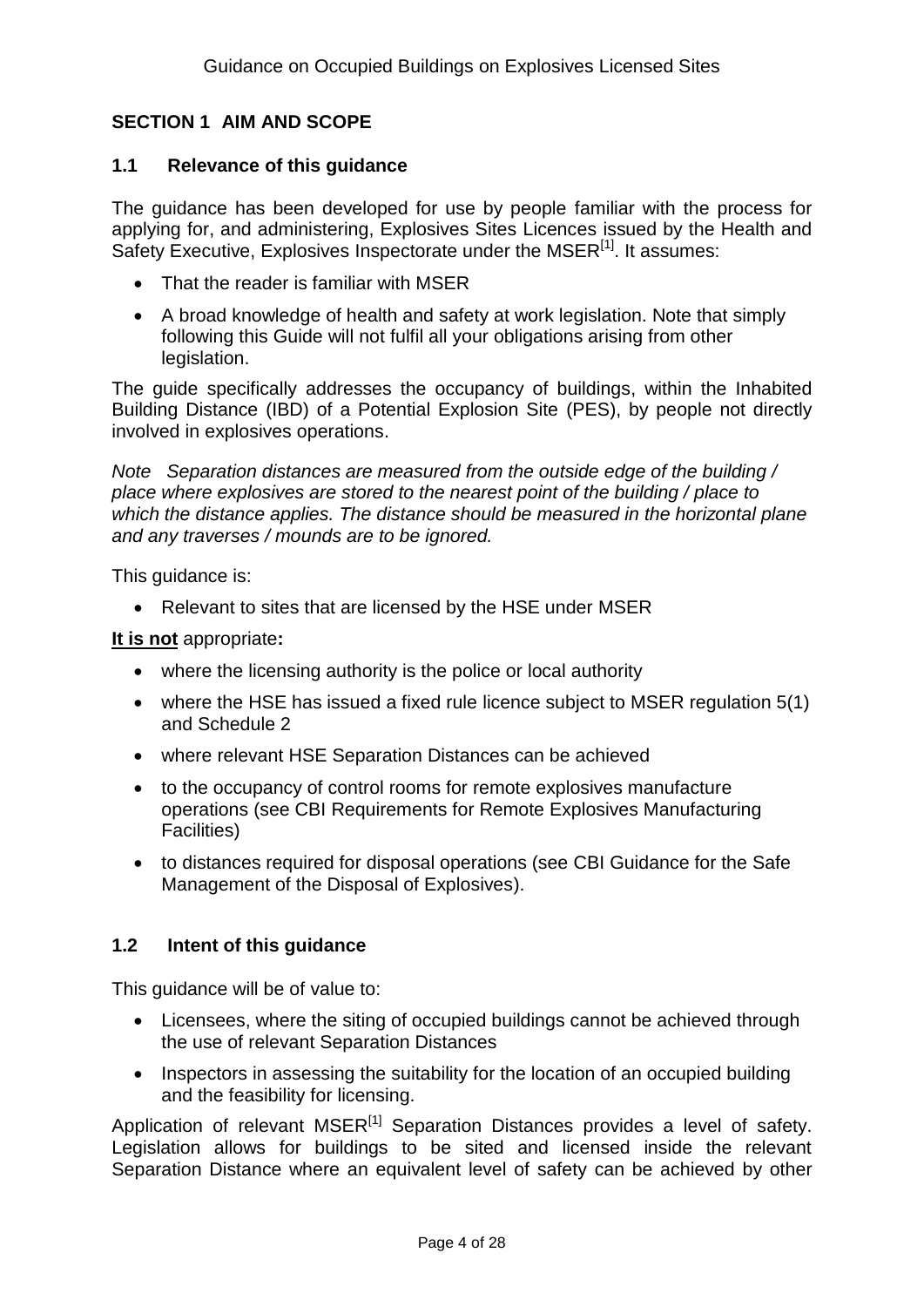means. The document aims to enable a consistent approach to the justification of those other means.

#### **1.3 Scope of this guidance**

The guidance:

- Discusses the rationale behind limiting occupation close to hazardous installations (Section 2)
- Explains that the onus is on a Company to demonstrate that occupancy of a building within IBD, by people not directly involved in explosives operations, is essential (Section 3)
- Discusses who may have a justifiable reason to be within Inhabited Building Distance (Section 4)
- Discusses the steps that may be taken to minimise the hazards (Section 5)
- Suggests how, if required, a Licensee may demonstrate that occupancy of building inside IBD is acceptable (Section 6).

The placing and occupation of temporary structures in support of construction activities is not overtly addressed, however the same principles apply.

The guidance does not address the control of people working in the open / outside maintaining the explosives estates / infrastructure

#### **1.4 Consistency of approach with the Inspector**

Following this guidance should enable a structured approach for assessment of the location of buildings used for occupation by people not directly involved in the manufacture, storage and testing of explosive materials.

Early engagement with the Inspector is strongly recommended where a Licensee believes an occupied building is required inside relevant Separation Distances. Early discussion will ensure any necessary assessment and acceptance criteria are agreed, ensuring time and money are spent to best effect; also when and how further interaction is to take place should be agreed.

Arguments that rely on numbers from risk assessments, i.e. those based on claiming a reduced frequency and/or reduced exposure rates, are unlikely to find favour with the Inspector, unless they are based on the risk of an event per operation (not per annum).

The location and occupation of a new building or major refurbishment may require higher standards to be met, compared with an existing building. Early engagement with the Inspector is recommended where a Licensee is designing a new building or a major refurbishment.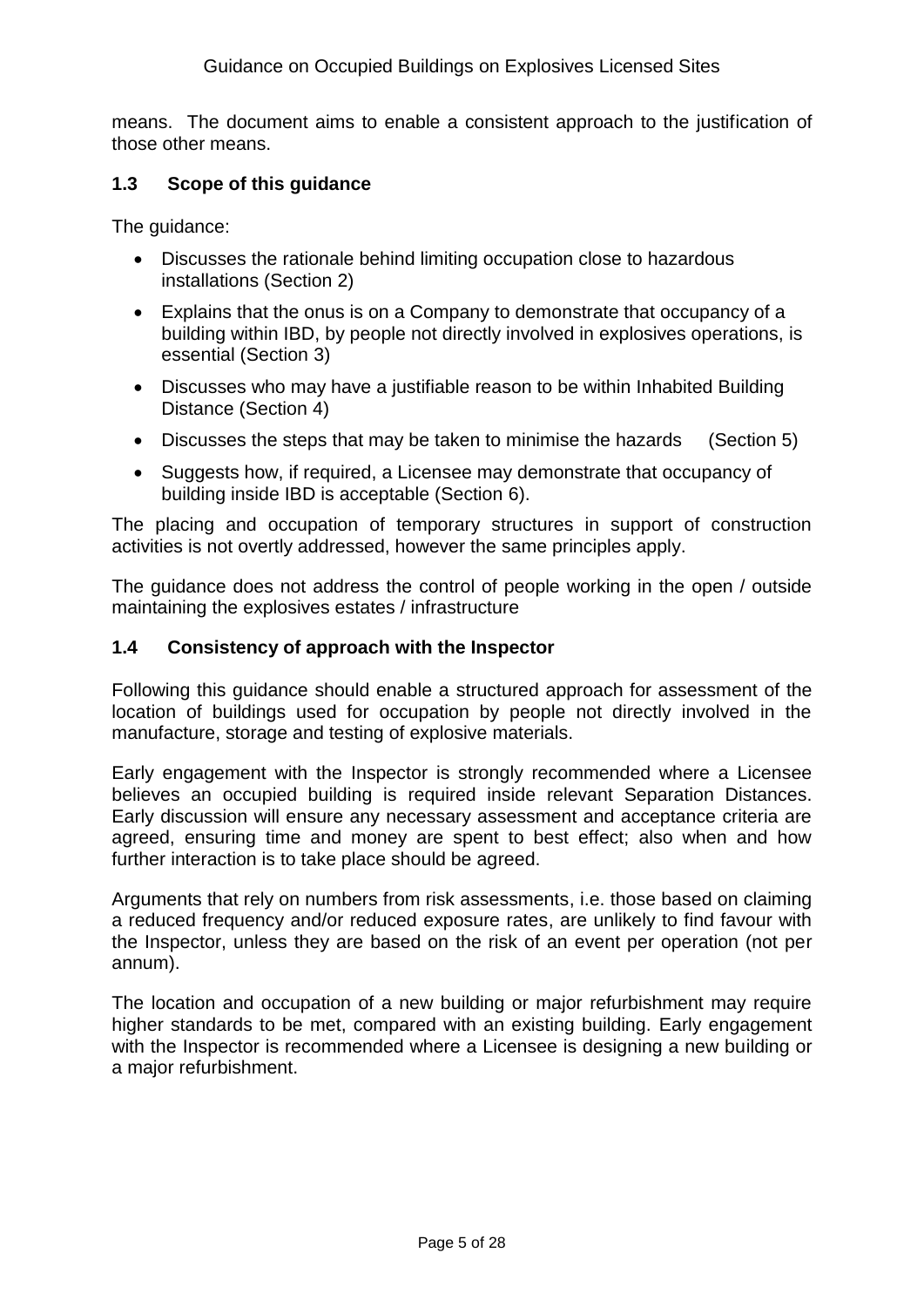## **SECTION 2 INTRODUCTION**

#### **2.1 Associated incidents**

There are numerous incidents where people who were not directly involved in an explosives operation or other hazardous operation have been killed or harmed by those operations:

- On April 17<sup>th</sup> 2013 a factory, that used ammonium nitrate in fertilizer production, exploded causing 14 fatalities, injury to more than 200 people and significant damage to the near by town of West, in Texas USA.
- On September 21 $\mathrm{^{st}}$  2001 a huge explosion destroyed the AZF fertilizer plant at Toulouse, France. That explosion killed 30 people, injured around 3000 others and damaged thousands of buildings around the plant, including schools, hospitals and domestic properties. The high casualty figures were partly due to the "spontaneous" nature of the incident, there having been no preceding fire before the explosion and thus no opportunity to evacuate the site and the surrounding area. Amongst those killed was a pupil at a school 250 yards from the site.
- On July  $11<sup>th</sup>$  2011 the head of the Cyprus Navy was among 13 people killed when containers of mainly HT3 propellant exploded at the main naval base. A further 62 people were injured and the island's largest power station was damaged, resulting in widespread power cuts.
- On March  $11<sup>th</sup>$  2008 an explosion, in the dynamite mixing line at Austin Powder"s St Lambrecht factory in Austria, caused significant building damage in the surrounding area. The explosion shattered windows in surrounding buildings and considerable debris was thrown around an office located 240m from the explosion site (see example in Annex A).

The factory reopened in April 2013 after a rebuild costing 6 million Euros. Of the 130 people who worked there before the explosion, 50 lost their jobs.

• On December  $11<sup>th</sup>$  2005 a series of explosions occurred at the Hertfordshire (Buncefield) Oil Storage Terminal causing 43 injuries. The first and largest explosion occurred at 06:01; there were reports that it was heard up to 125 miles (200 km) away. Several nearby office blocks were hit so badly that almost every window, front and back, was blown in as the explosion ripped through them.

During the working day, those offices would have been full of people, and many deaths may have resulted. Claimants, including local small businesses and about 280 families whose properties were damaged or destroyed, claimed £1 billion in damages.

• On March 23<sup>rd</sup> 2005 a fire and explosion occurred at BP's Texas City Refinery killing 15 and injuring more than 170. A vapour cloud, created when a raffinate splitter overflowed with liquid, was ignited by a contractor's pickup truck as the engine was left running. All of the fatalities occurred in and around temporary contractor accommodation that was as close as 121 feet (37m) from the release.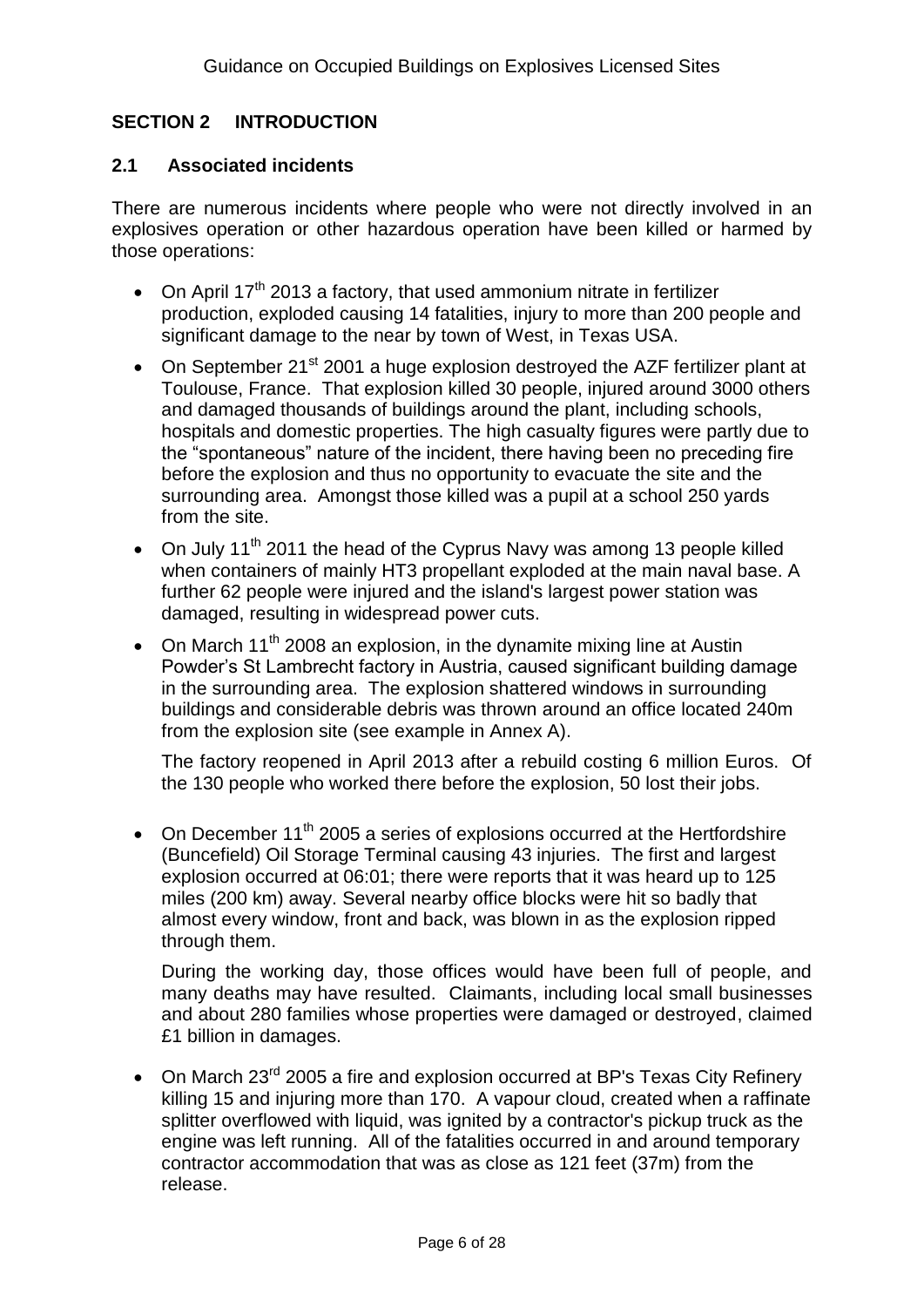For further reading on this issue see "Failure to Learn" by Professor Andrew Hopkins.

#### **2.2 Background**

People, property and other explosives are primarily protected against the consequences of a fire or an explosion by distance. The simple principle being that the larger the quantity of explosives, the larger the separation distance necessary to give a defined level of safety.

A number of separation distance tables and formulae, that take into account the Quantity Distance (QD) relationship, have been developed (using information collected from trials data, accidental explosions, and wartime bombing zones). Application of the tables and formulae has enabled designers to site buildings and infrastructure such that explosives, people and property, are separated so as:

- To prevent the instantaneous propagation of explosion/fire from building to building, and
- To provide explosives workers with a reasonable degree of protection against fatal injury in the event of an explosion elsewhere on site
- To provide others with a very high level of protection against fatal or serious injury in the event of an explosion on site

Where the distances between buildings, roads, footpaths etc. are already established, the tables / formulae are used to calculate the maximum quantity of explosives that can be stored or processed at a Potential Explosion Site (PES) without exceeding the levels of harm at the defined distances. In practice the maximum quantity will be dependent on:

- The distance between the PES and the nearest Exposed Site (ES), i.e. the nearest building, traffic route or public place to the PES, and
- The Hazard Division / Hazard Type of the explosives at the PES, and
- The construction (design type) of the PES, and
- The construction (design type), occupancy and activity at the ES.

Aligning to the separation distance principle, when HSE grants a licence, it applies the "External Separation Distances" given in the relevant look-up table in MSER ACoP  $\frac{2}{2}$  Annex 3 (i.e. the distances applicable for the Hazard Type and PES building design type). Note that these distances are consistent with those given in Schedule 2 of the Regulations (Para 395).

Within the look-up tables is the minimum distance to be maintained between explosives and any "building" used for accommodation or for work (as required by MSER Regulation 5). HSE Explosives Site Licences show this distance as the Class D Distance, within industry it is generally referred to as the Inhabited Building Distance (IBD);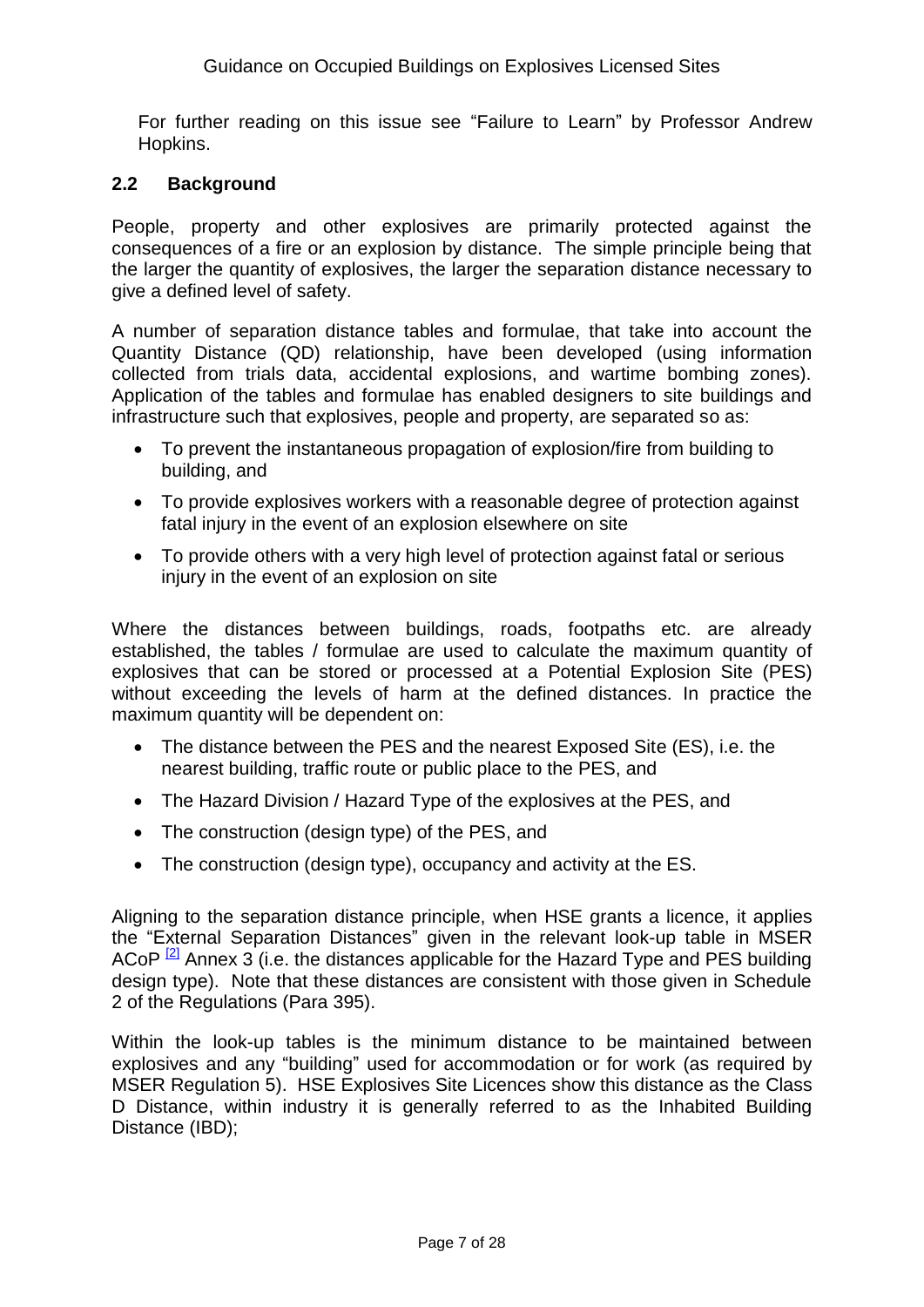## **2.3 Protection provided by IBD**

The protection provided at IBD is judged to be acceptable, for example, in the event of an ignition of Hazard Type 1 (HT1) explosives, at IBD:

- People in the open would not suffer direct injury from the blast itself  $51$
- The density of potential lethal debris<sup>[\[6\]](#page-20-0)</sup> would be of the order of one per 56m<sup>2</sup>
- Serious structural damage by flame, blast, or projectiles to ordinary types of inhabited buildings is unlikely.

IBD does not guarantee absolute safety; it is the distance at which the risk to an individual is deemed to be "broadly acceptable". This is based on the risk of fatal injury, should an ignition of HT1 explosives occur, being no greater than 1 in 100, combined with the probability of an explosion occurring being no greater than  $10^{-4}$ per annum.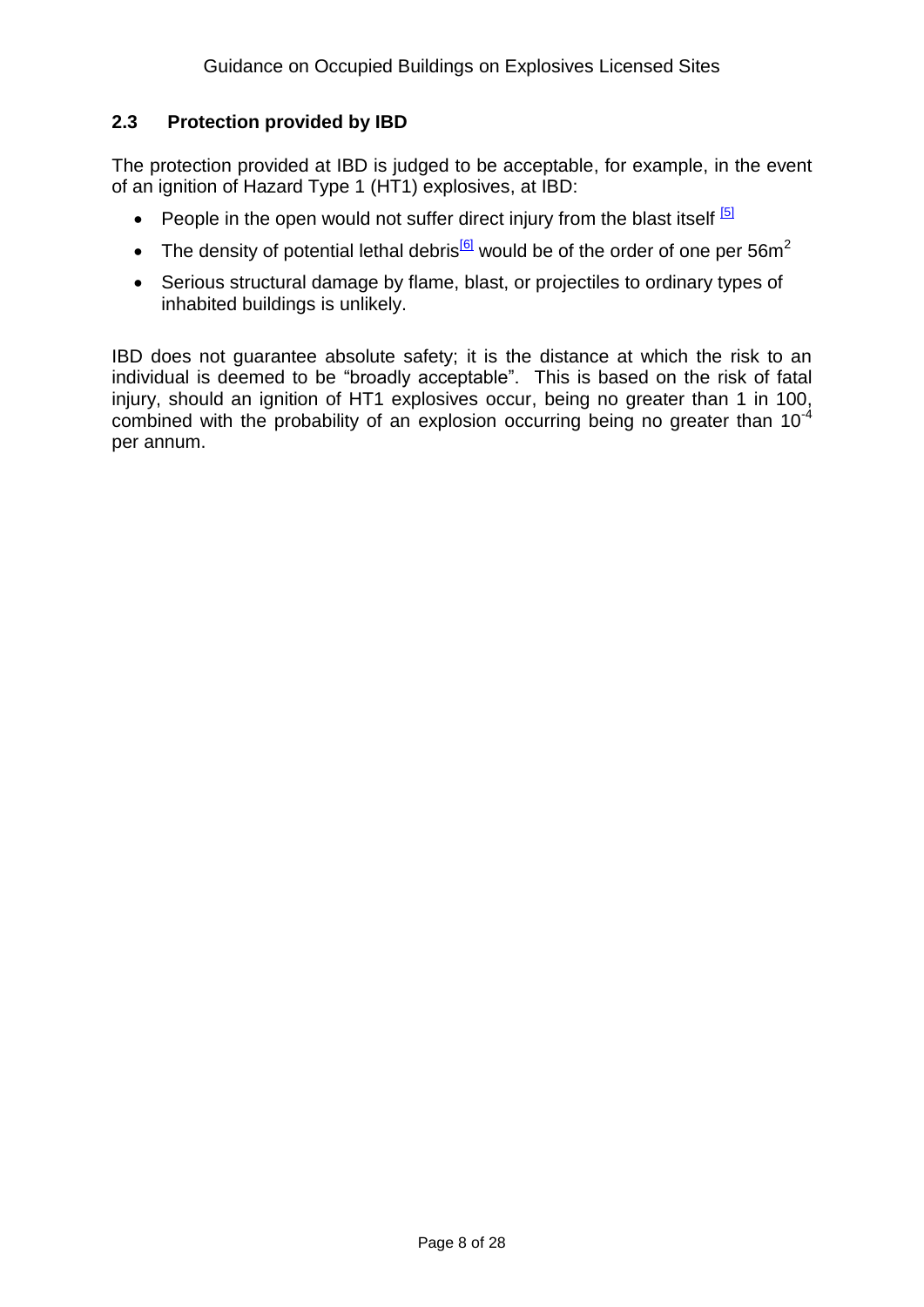## **SECTION 3 DEFINITION OF AN OCCUPIED BUILDING**

#### **3.1 What is an occupied building?**

For the purposes of this guide an occupied building is: "A non explosives building in which people are present who are not directly involved in the explosives operations". Note that the meaning of "present" has not been strictly defined; the onus is on each Company to consider and to be able to demonstrate that an individual"s presence in the building is essential.

Generally where presence within a building can be shown to be transient, that building may be considered to be unoccupied. Examples of unoccupied buildings are toilets, changing rooms, switch-rooms and stores (where a storekeeper is not resident).

*Note: Several interpretations of unoccupied have been acknowledged; for example, a building where no people are present for more than 90% of the day (shift) has been accepted as unoccupied*.

Generally where presence within a building is non-transient in nature, that building should be considered to be occupied. Examples of occupied buildings are offices, access control points, rooms where lunch breaks are taken, rooms where people congregate for meetings and stores (where the storekeeper spends a significant part of the working day).

#### **3.2 Monitoring occupied buildings**

The Terms of Licence impose a continuing duty on a Company to maintain the separation distances associated with their explosives licence. In order to do this it will be necessary to define, record and periodically review the function, use and occupancy of all buildings, traffic routes and public places within the internal and external safeguarded zones.

External and internal tours / inspections should be carried out periodically (dependant on the nature / extent of the site) in order to confirm that unplanned changes of occupancy etc. have not occurred.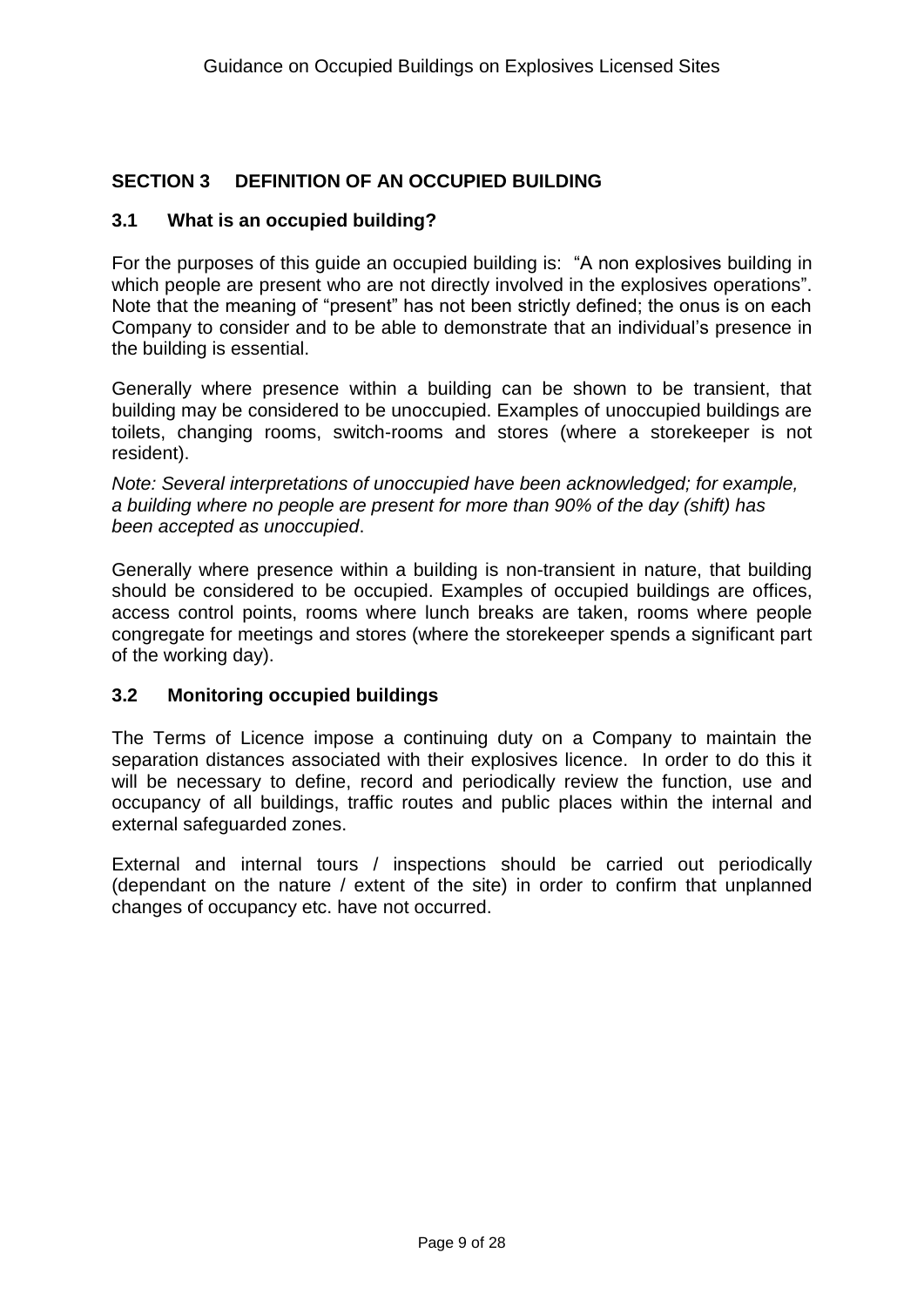## **SECTION 4 NATURE OF WORK AND PROTECTION OF WORKERS**

#### **4.1 Expected application of separation distances to occupied buildings**

Occupied buildings should, wherever it is reasonably practicable, be at or beyond full IBD, so as to provide the occupants with a broadly acceptable level of safety. MSER requires that any non-explosives building that is within ½ IBD from the nearest PES is **not** occupied (as defined in paragraph 27).

MSER requires any non-explosives building, that is not under the control of the applicant, to be at or beyond the "building" distance (IBD) defined in Annex 3 Tables 3 to 8 (inclusive) from the nearest PES.

MSER permits occupancy of a non-explosives building within the "building" distance (IBD) defined in Annex 3 Tables 3 to 8 (inclusive) providing that:

- The building has not more than one storey, suitable for occupation, above ground, and
- The building is not occupied by more than 20 people, and
- Those people are under the control of the Licensee.

#### **4.2 Protecting people, the separation distance principle**

The minimum number of people should be exposed to the minimum amount of explosives for the minimum time. To this aim:

- People who do not need to be exposed to the explosives hazard are to be afforded the level of protection provided by IBD. This group includes members of the public, staff not directly involved in explosives operations and, where a site is shared, staff of the Company that is not the Licensee
- People with a justified reason to be within IBD:
- who are not directly engaged in an explosives activity, are expected to be at or beyond ½ IBD
- who are directly engaged in an explosives activity, are expected to move to at least Process Building Distance (PBD) when practicable.

Those who manage and work within explosives areas should be vigilant in maintaining the principle that "people not directly involved in an explosives operation should not be at risk from those explosives". Whilst it is acknowledged that there will be occasions when their duties require justified staff to stay within an explosives area, they should, for example, be discouraged from arranging meetings that involve bringing people into buildings within IBD.

#### **4.3 Who has a justifiable reason to be within IBD?**

Justifying presence within IBD should be determined on a case by case basis and should be dependant upon the individual being:

• An Explosives Worker, Explosives Support Worker or Justified Worker and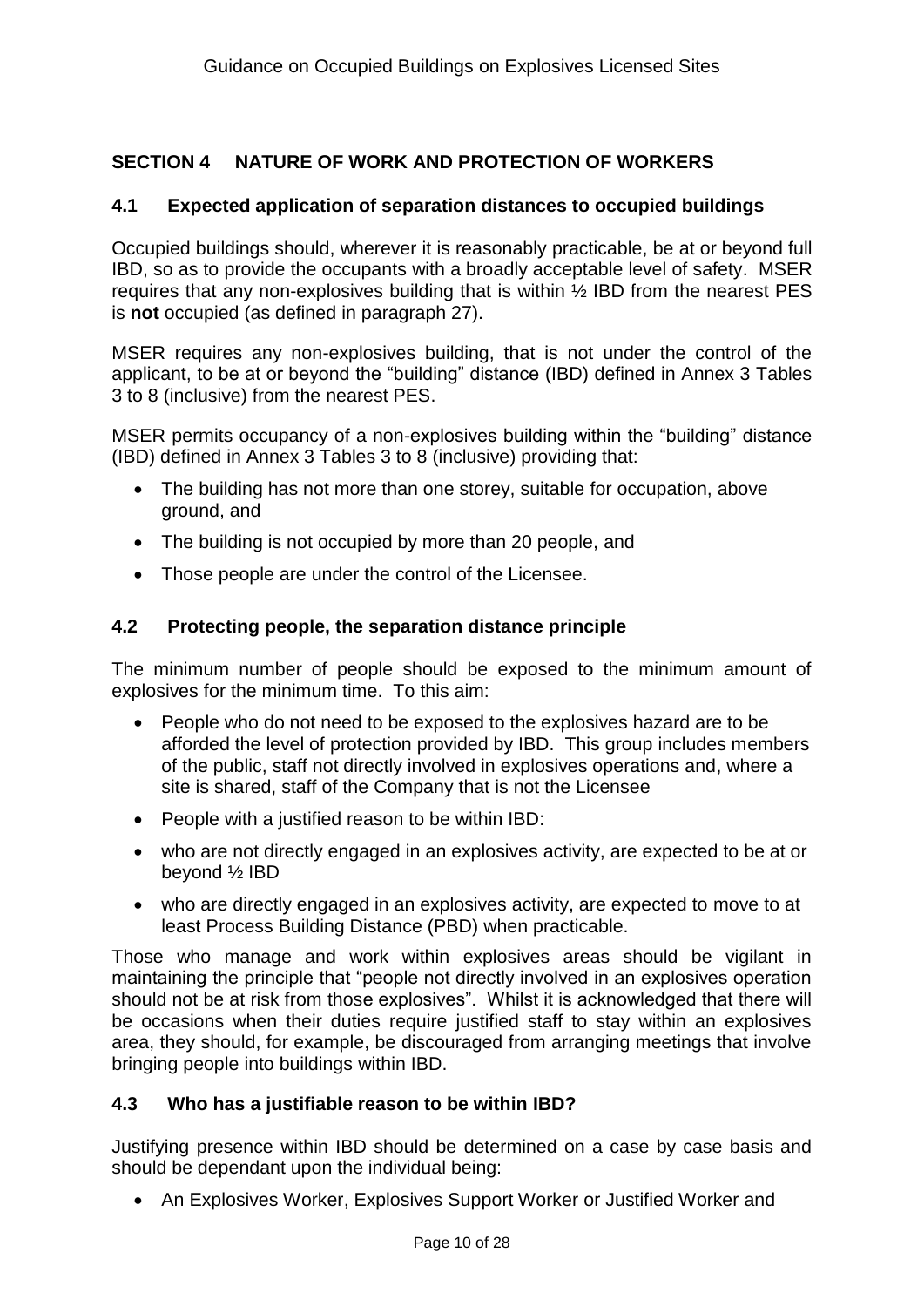- Required to spend the majority of his/her time directly engaged in explosives work or essential explosives area support activities, and/or
- The first line manager / supervisor of an Explosives Worker or Explosives Support Worker.

Additional line management may be justified, so that they may be co-located with their operational teams. In such situations, the safety and/or operational requirement should be clearly demonstrated.

Other personnel may be justified, where their activities can be demonstrated to directly support explosives operations and cannot reasonably be carried out elsewhere.

Example: one Company defines "Justified Workers" as:

- Production staff who spend at least 70% of their contracted hours working with explosives materials, or
- Research staff who spend at least 70% of their contracted hours characterising explosives and non-explosives materials, utilising a unique facility necessarily located within an Explosives Area.

#### **4.4 Behaviour of people justified to be within IBD**

People justified to be within IBD are expected to keep away from the hazard whenever possible. In practice this means that when not involved in a task that requires them to be closer, they will move to at least the Process Building Distance (PBD). They should not undertake activities within IBD that could reasonably be undertaken outside IBD.

Due to the nature of Explosives Sites, distances between buildings are frequently large. When the site was constructed it may not have been considered reasonably practicable for workers to change their clothes, take breaks, complete documentation, and enter data at a location remote from the PES where they would undertake their main task. In such cases facilities such as offices; break areas; toilet facilities; etc. may have been provided adjacent to the PES.

In reaching a judgement as to whether continuing to use of an Exposed Site remains appropriate consider the following:

- Can the protection afforded there reasonably be enhanced by mitigating measures?
- Could work on the explosives within the PES and adjacent PES stop whilst the facility is occupied?
- What are the implications of delaying the activity undertaken at the amenity?
- Is the number of people at risk the minimum necessary?
- How many additional people would need to be employed, and placed at risk, to compensate for the reduction in an individual"s effective working hours if the amenity was moved to beyond IBD?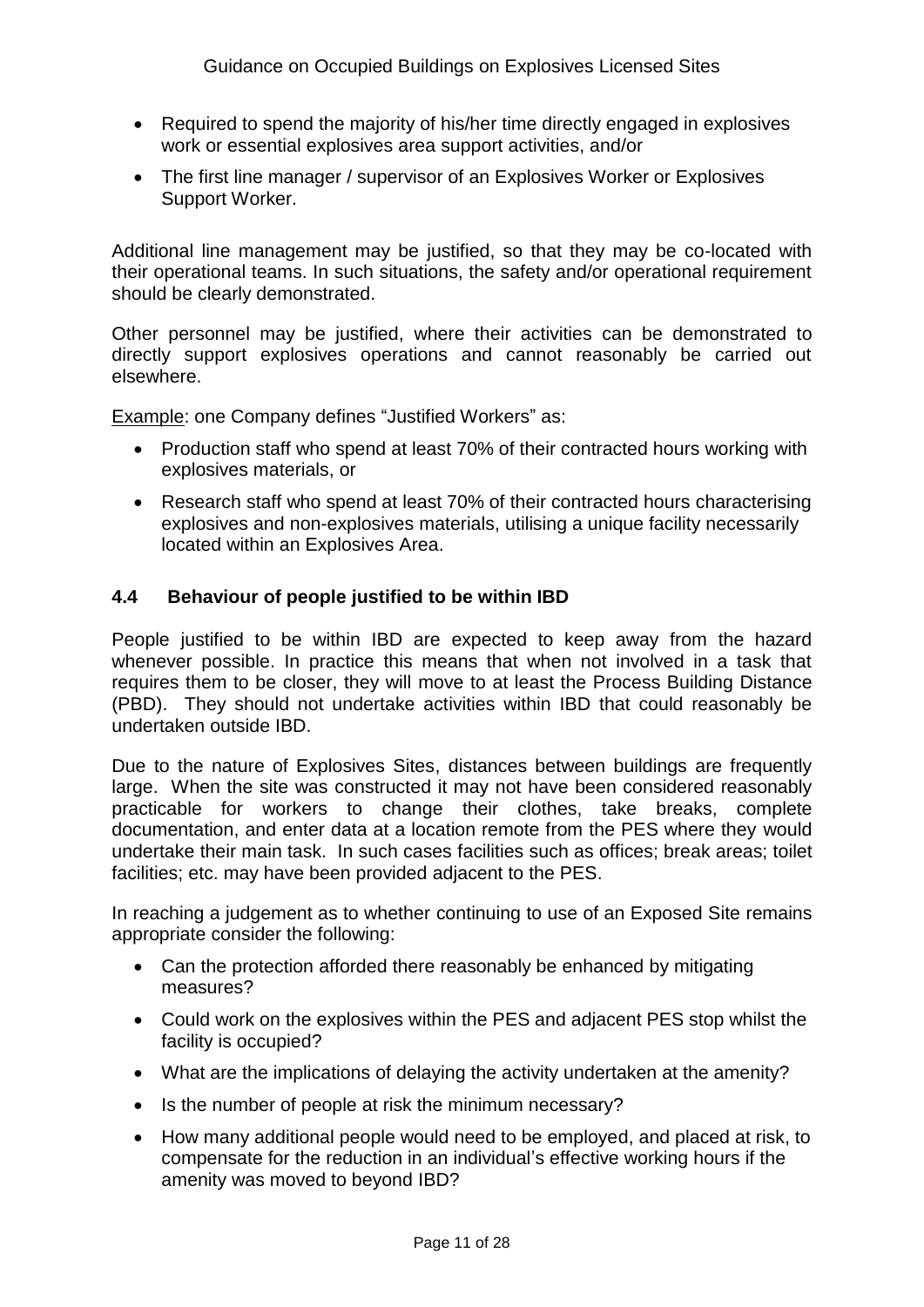Guidance on Occupied Buildings on Explosives Licensed Sites

• If people are exposed to risk from other explosives stores / processes whilst moving to beyond IBD, would they be effectively safer by staying within the facility?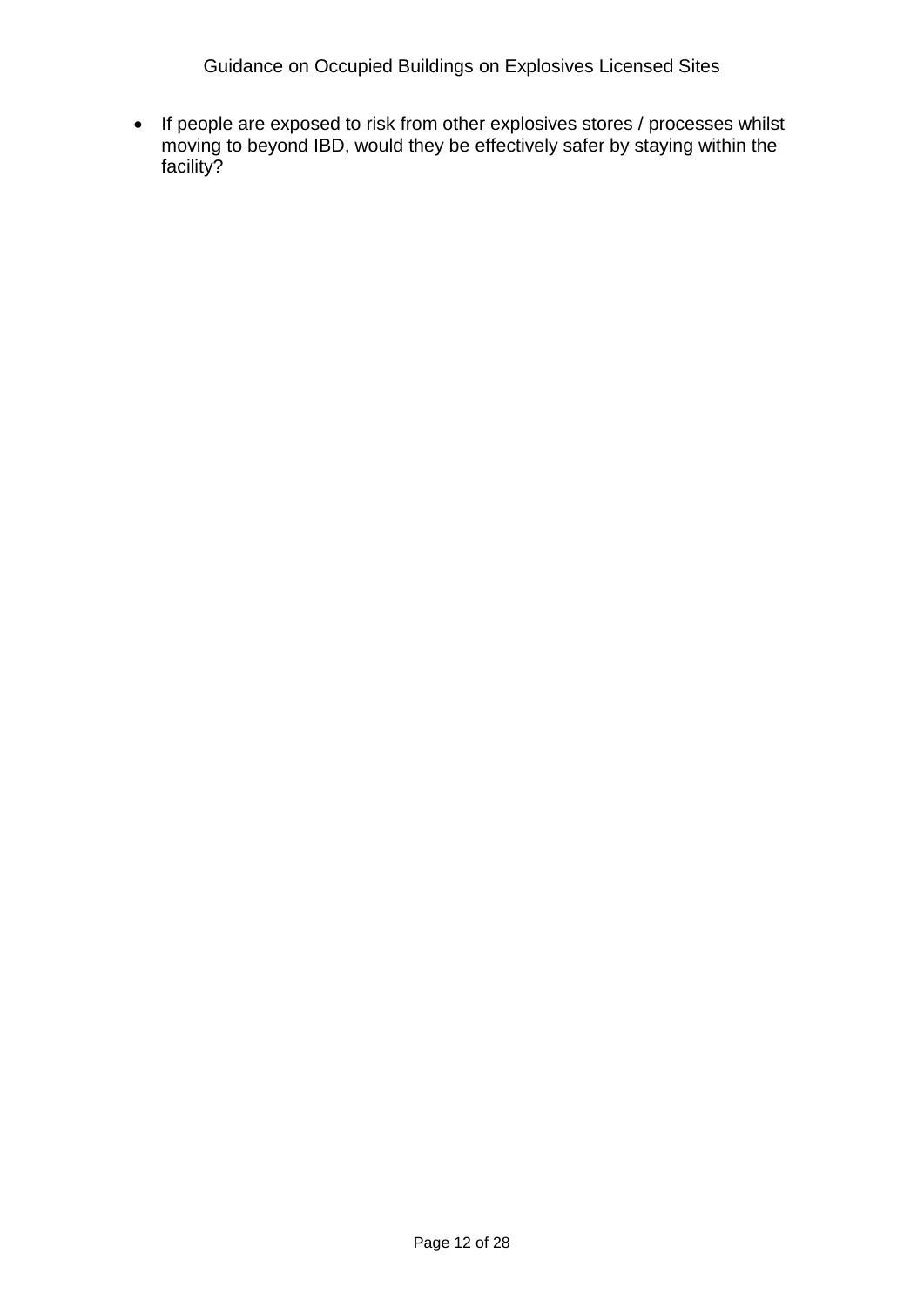## **SECTION 5 STEPS THAT CAN BE TAKEN TO MINIMISE THE HAZARD**

#### **5.1 New Build**

For new sites and new buildings there is a clear expectation that people not directly involved in an explosives activity should be afforded the protection provided by full IBD. Where this cannot be achieved, glazing should be enhanced (see paragraph 49) and/or a technical justification will be needed to indicate how an equivalent level of protection has been achieved. Advice on how this justification could be prepared will be found in HSE EIG Specialised Industry Report - Use of Structural Justification to Underpin an HSE Explosives Licence<sup>[\[3\]](#page-20-0)</sup>.

#### **5.2 Existing Sites**

Where constraints, such as the size of the site, make meeting published separation distances a challenge, HSE has the discretion to approve a reduced IBD providing other hazard reduction measures are taken that ensure an equivalent level of safety. The application of hazard reduction measures should follow the hierarchy:

- 1. Move people to beyond IBD
- 2. Reduce the hazard at the Potential Explosion Site
- 3. Harden the Exposed Site
- 4. Justify occupation within IBD (see paragraph 44 and Section 6)

#### **5.3 Move people to beyond IBD**

Affording people the level of protection provided by IBD should always be the goal, it may be achieved in a number of ways:

- Move people out of ES to alternative accommodation at or beyond IBD
- Move the process to another PES that offers at least IBD protection
- De-conflict activities so that ES is unoccupied when the explosives process is running.

#### **5.4 Reducing the hazard at the Potential Explosion Site**

Hazard reduction can be achieved in a number of ways:

- Redesign the process to reduce the quantities of explosives to a level that achieves IBD protection at the ES
- Unitise the building, using suitable internal partitions that prohibit sympathetic communication of explosion within the building; thus separation distance may be based on the maximum credible event, not total building inventory
- Modify the building structure to contain the effects of blast, heat and fragments or direct harmful effect into a sanitized area
- Use blast suppression technology (e.g. water barriers) to reduce the hazard.

*Notes Other separation criteria will apply (e.g. minimum fire protection and security distance, distance to tall structures, etc.)*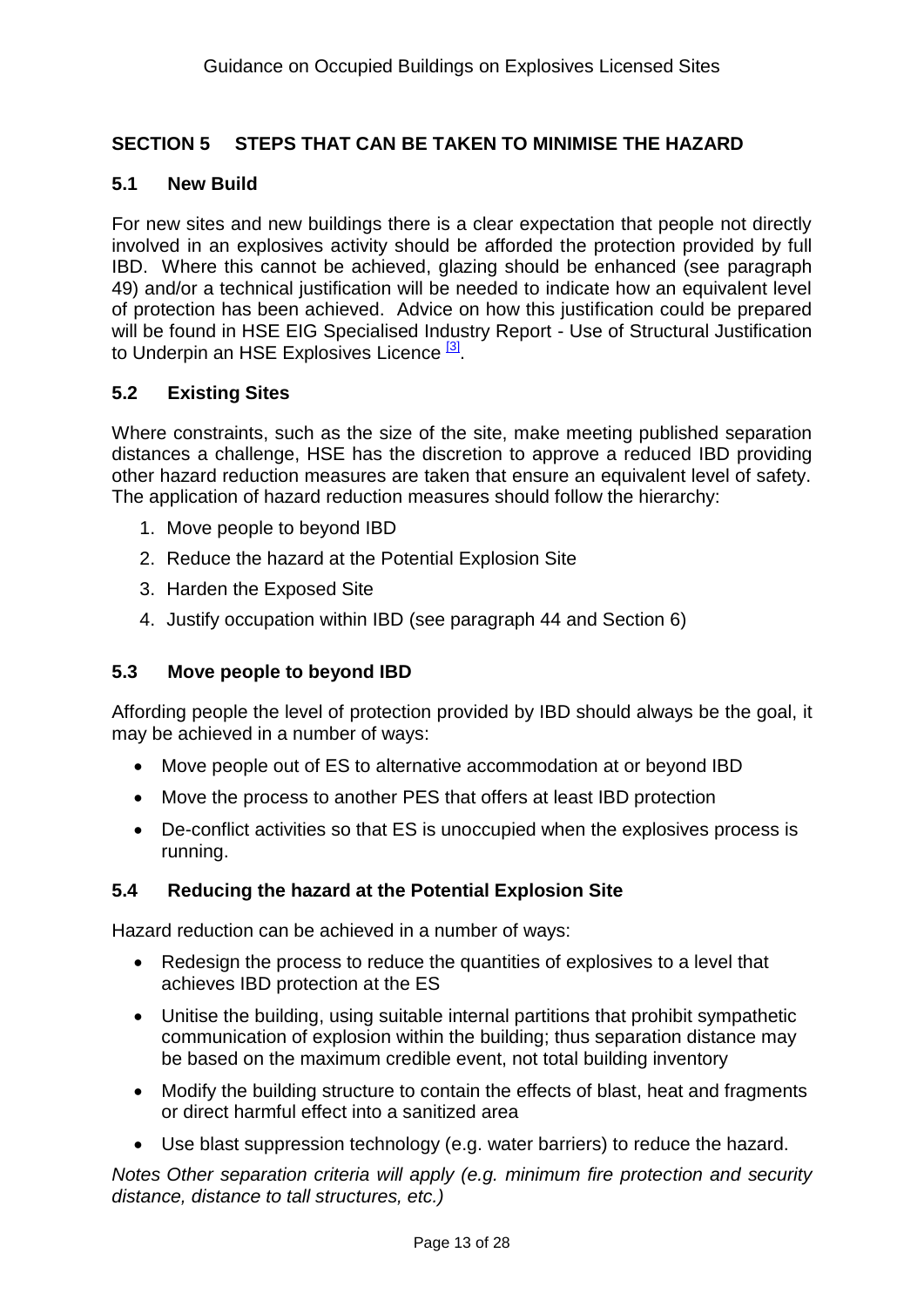*Where claims are made on the engineered measures at the structure (PES or ES) the Inspector will expect on-going assessment and maintenance to substantiate that the claim remains valid.* 

#### **5.5 Harden the Exposed Site**

The ES may be hardened to provide the occupants with at least the same level of safety as that offered by full IBD protection. Hardening might be achieved in a number of ways:

- Erect an interceptor barrier around the building; note that this would protect against fragments but not against blast
- Install a higher standard of glazing so that the "low hazard threshold" (see Annex A) would not be exceeded in the event of an explosion at the PES (see below)
- Brick-up windows that are in the direct line of site of the PES.

## **5.6 Glazing arrangements to meet the Low Hazard Threshold**

At an Exposed Site that is between  $\frac{1}{2}$  IBD and full IBD, the glazing / windows will meet the low hazard threshold providing that they comply with the standard below:

- 1. The Exposed Site must be of a construction type that is capable of withstanding the blast overpressure.
- 2. If the explosives at the PES present a fragment and/or debris hazard (i.e. HT1 and HT2), those windows at the ES that face the PES should be effectively protected against fragments and debris.
- 3. Window frames (including structural supports), mullions, fittings and fixings should be constructed of strong and ductile materials (e.g. mild steel, hot rolled high yield steel, or appropriate grades of aluminium) using "plastic" sections (e.g. box sections) able to maintain moment capacity after yielding. Other materials and/or sections will be acceptable if their response has been proved by an approved explosive test.
- 4. Windows may be single or double glazed:
	- o If single glazed, 7.5mm (minimum) thick laminated security glass should be used
	- o If double glazed, 6mm (minimum) thick toughened glass should be used for the outer and 7.5mm (minimum) thick laminated security glass should be used for the inner
	- o Internal glazing should be 6.8mm (minimum) thick laminated glass.

 *Not: Annealed glass, even when backed by anti-shatter film, is not suitable.*

- 5. Laminated glass should be fixed into deep rebates to allow membrane action to develop. Typically this means for a window where the span is:
	- $\circ$  Less than 0.75m the rebate should be 25mm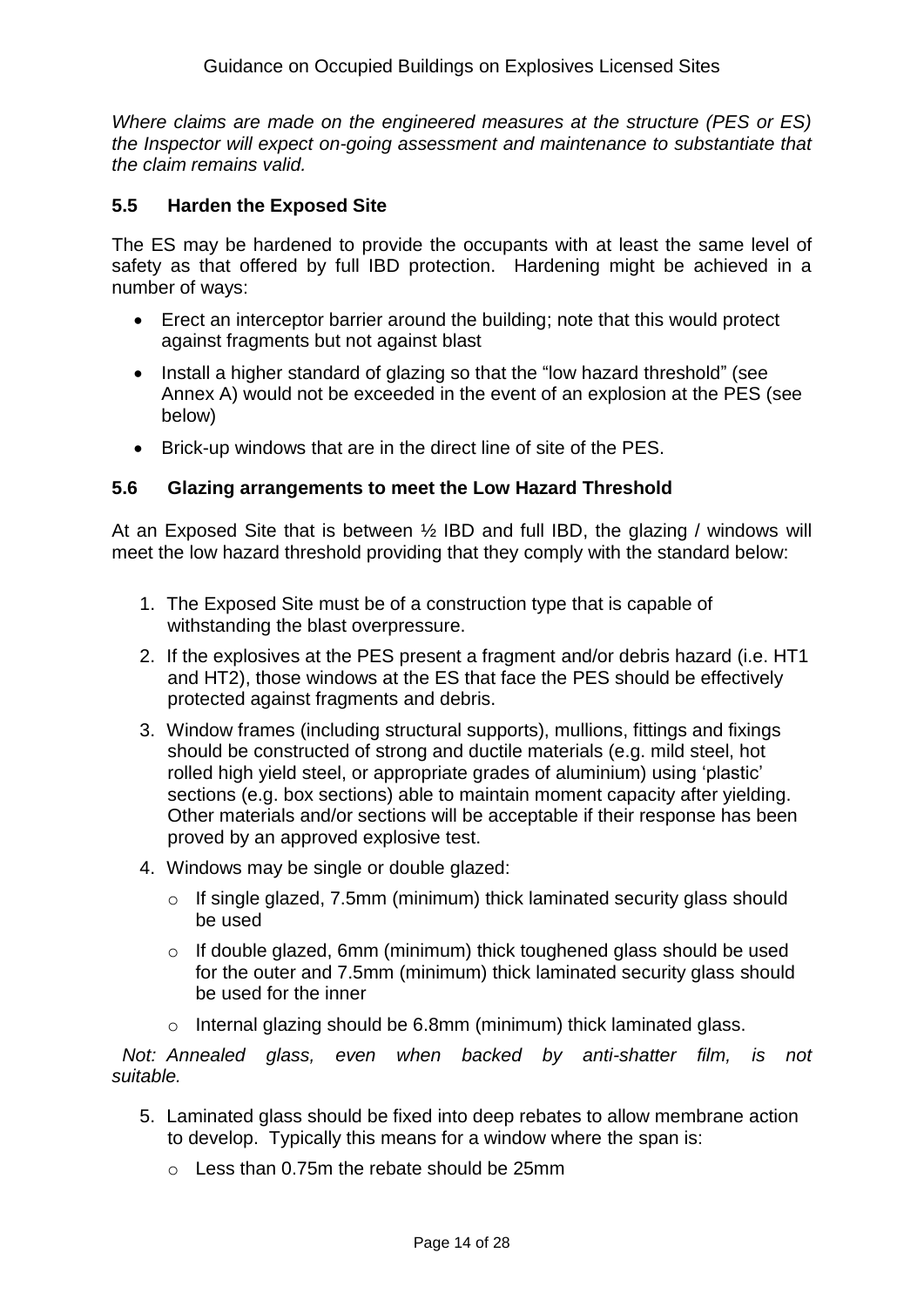- o Between 0.75m and 1.5m the rebate should be 35mm.
- 6. Laminated Glass should be bedded on both sides, and to the full depth of the rebate, with silicone or polysulphide adhesive sealants, or suitable resilient gaskets, generally in accordance with BS6262. Where gaskets are used, they should be full bed width. Care must be exercised to ensure that a sufficient positive clamping action is developed to prevent premature pull-out of the pane.

#### *Notes Further information on windows and glazing is provided in Annex A.*

Software is available that models glazing performance. Before embarking on the use of software it is advisable to confirm that it is acceptable to the HSE.

If the standard above is achieved this will satisfy the HSE Licensing Authority without further justification.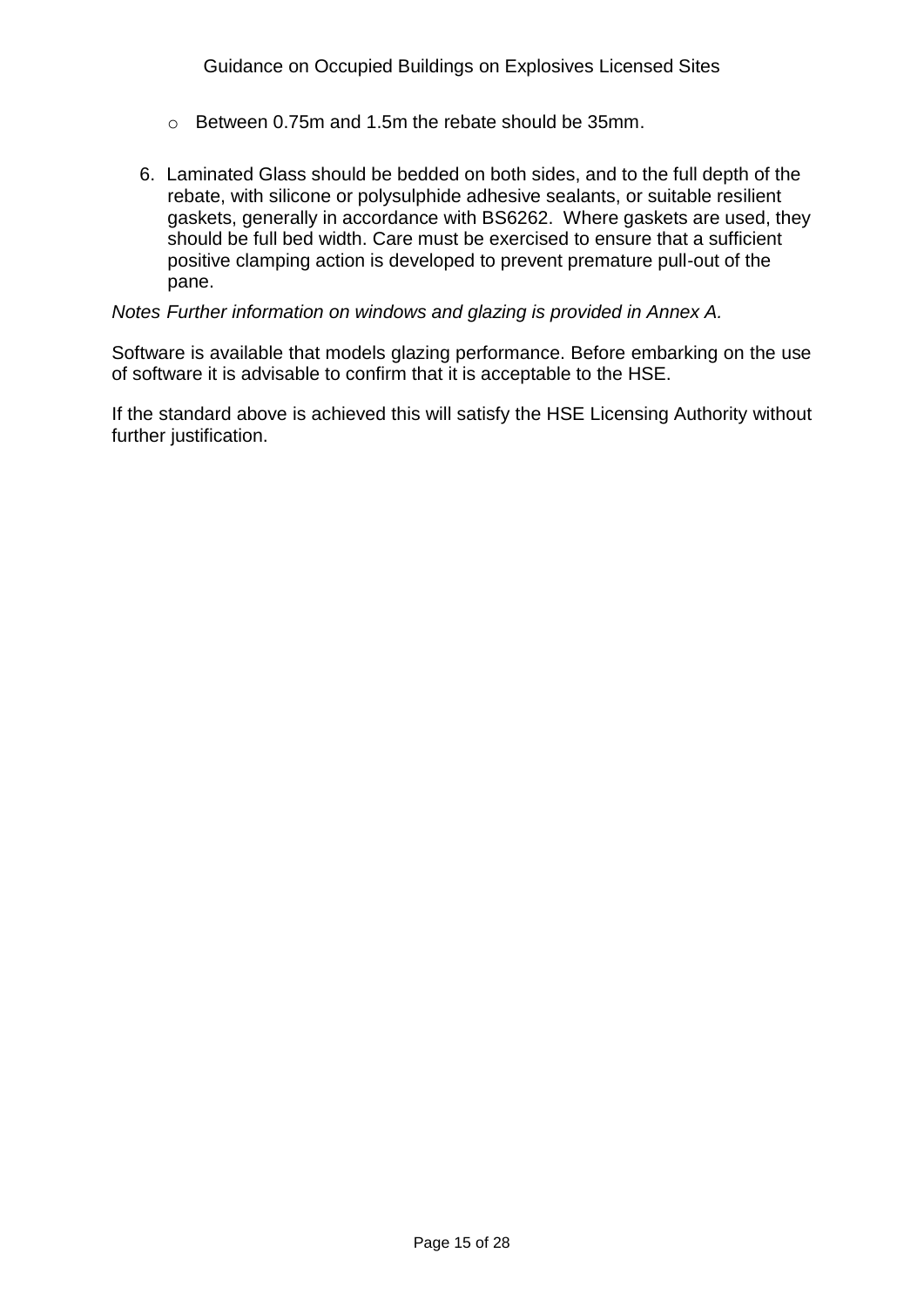## **SECTION 6 JUSTIFYING OCCUPANCY WITHIN IBD**

Where hierarchy steps 1, 2 and 3 (listed above) cannot be achieved / have not been taken and the Licensee believes occupation of a building inside IBD is essential, the justifying argument should be demonstrable. Such demonstration might take the following form.

#### **6.1 Summary & Conclusion**

An explanation of what is to be justified and why (i.e. why it is necessary for nonjustified workers to occupy a non explosives building inside IBD). How the equivalent level of safety to that provided by Separation Distance has been achieved.

#### **6.2 Site and building description**

A description of the building layout and building construction. Typical content:

- The building use
- A description of building construction
- Plans of the site, showing:
	- o the location of other explosives and non explosives buildings
	- o traverses/mounding (if present) of the building in question and surrounding buildings
	- o the location of explosives and non-explosives workers during explosives operations
- Plans showing building layout with cross-sections

#### **6.3 People description**

Who will be in the building?

#### **6.4 Key issues**

Why alternative locations have been deemed unsuitable and why the quantity of explosives at the PES cannot be reduced.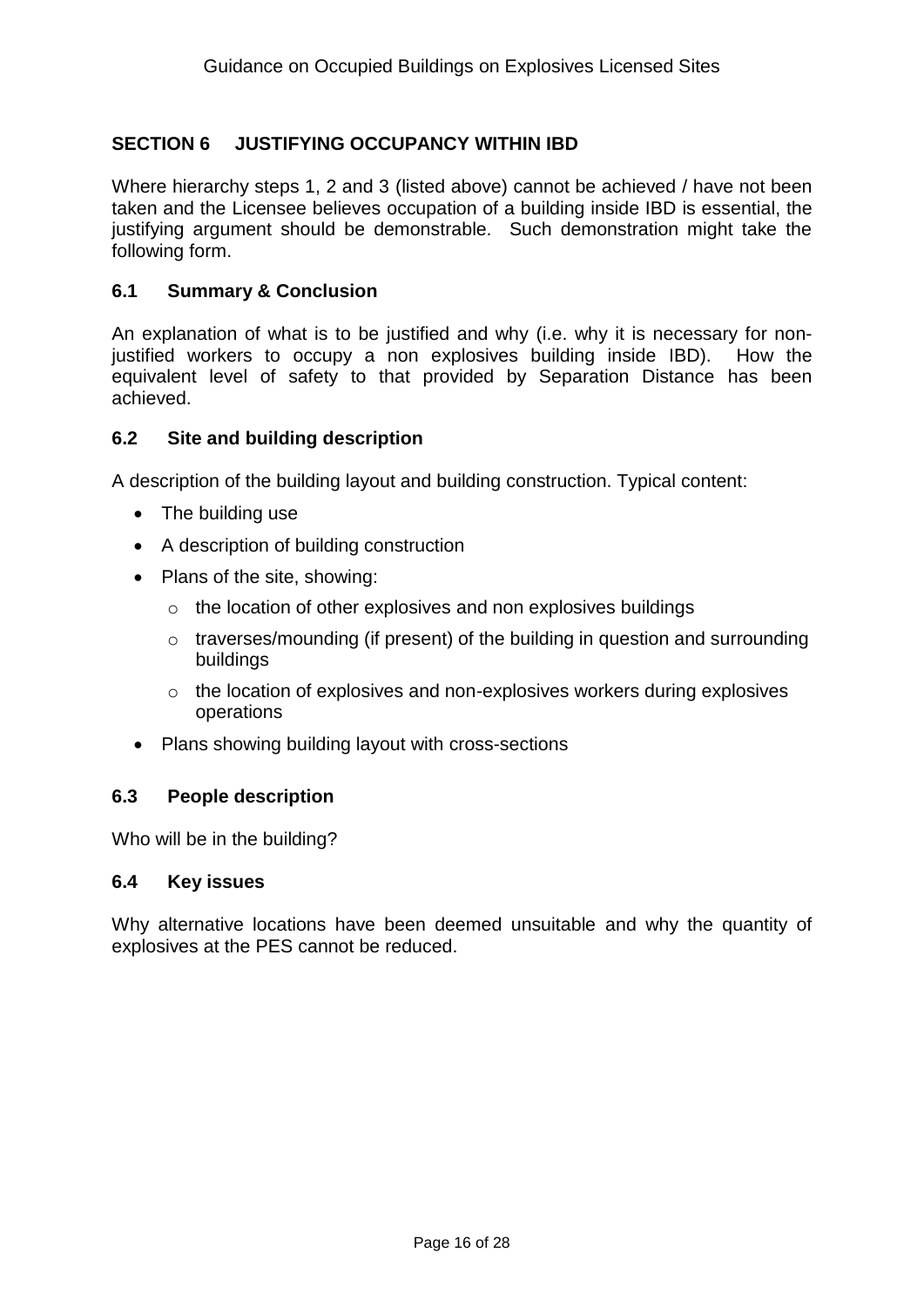## **6.5 The justification**

The applicant should provide evidence that either:

- The licensing intent will be met, i.e. the consequences, at the occupied building, of an explosion at the relevant Potential Explosion Site will be no greater than those expected at the relevant Separation Distance
- The measures taken are reasonably practicable when tested using cost benefit analysis. Guidance is provided at Appendix 3 of Reducing Risks, Protecting People  $-$  the HSE's decision making process  $[8]$ .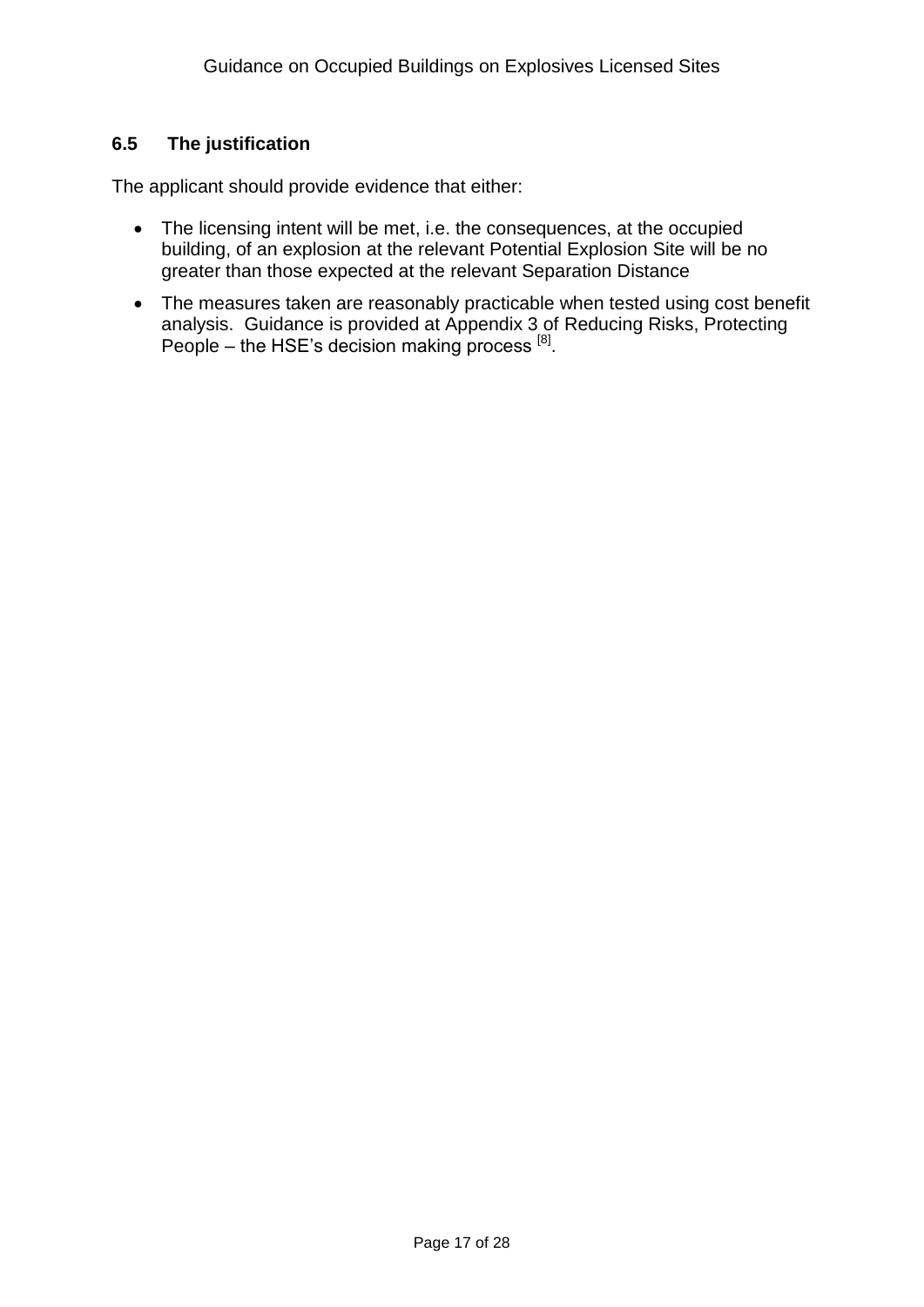### **ABBREVIATIONS**

- ASF Anti Shatter Film
- BBNC Bomb Blast Net Curtains<br>ES Exposed Site (acceptor/re
- Exposed Site (acceptor/receptor building/site)
- HD Hazard Division
- HT Hazard Type
- **IBD** Inhabited Building Distance
- NEQ Net Explosive Quantity<br>
PES Potential Explosion Site
- Potential Explosion Site (donor site/building)
- PBD Process Building Distance
- QD Quantity Distance / Separation Distance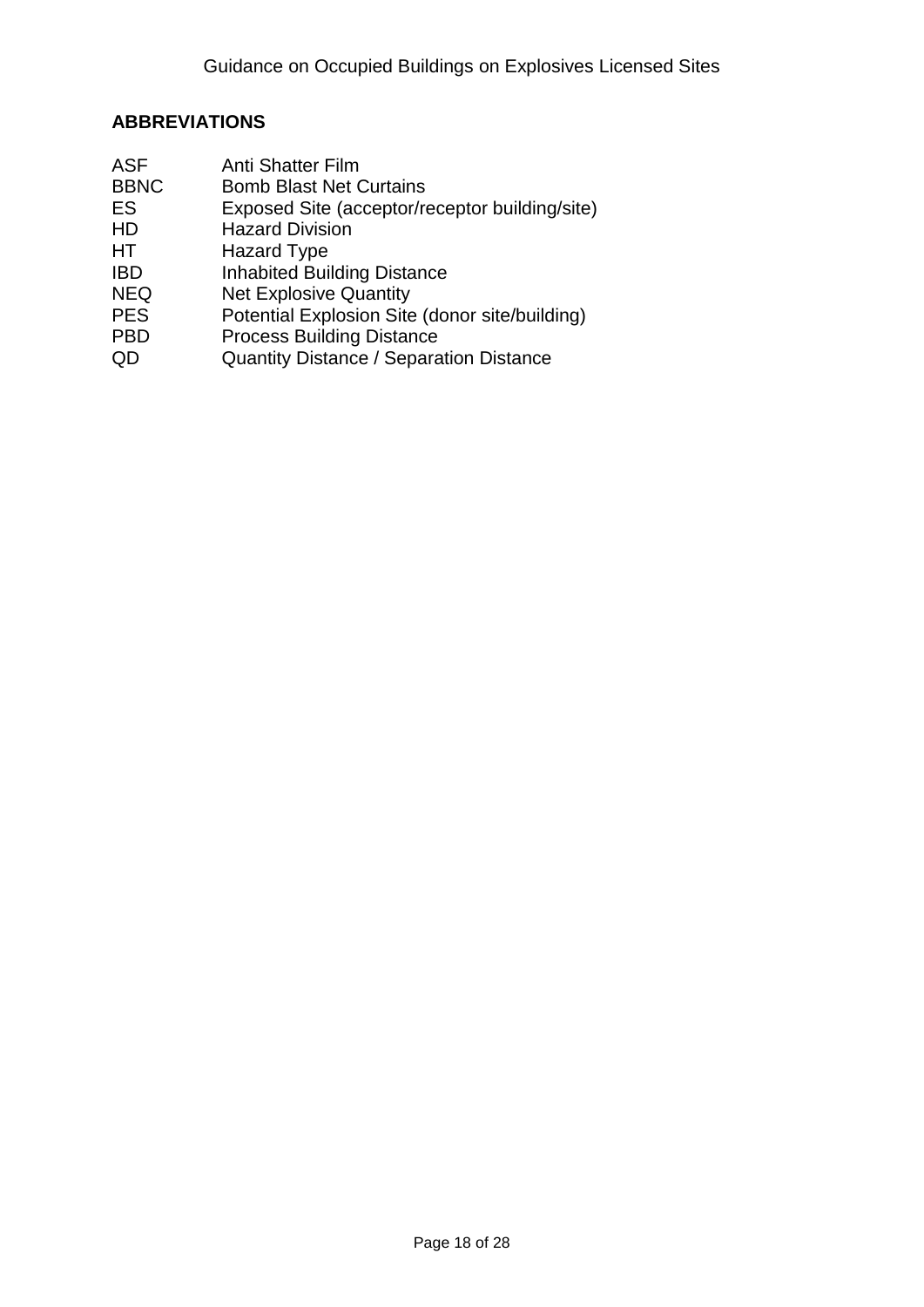## **GLOSSARY**

| <b>Item</b>                         | <b>Description</b>                                                                                                                                                                                                                                           |
|-------------------------------------|--------------------------------------------------------------------------------------------------------------------------------------------------------------------------------------------------------------------------------------------------------------|
| <b>Explosives Worker</b>            | An Explosives Worker is a person who is working on<br>explosives and as such is required to be exposed to the<br>explosives hazard. The term includes the immediate<br>supervisors of those explosives workers with hands on contact<br>with explosives.     |
|                                     | The term only applies:                                                                                                                                                                                                                                       |
|                                     | • in relation to the process they are working on, they should<br>be afforded the appropriate protection from other areas or<br>tasks where explosives are present                                                                                            |
|                                     | • whilst the worker is conducting the explosives work.                                                                                                                                                                                                       |
|                                     | At other times the person would not be considered an<br>Explosives Worker, but they may be an Explosives Support<br>Worker or Justified Worker.                                                                                                              |
| <b>Explosives Support</b><br>Worker | Explosives (Area/Site) Support Workers do not work directly on<br>explosives, but their work supports the storage, packing,<br>unpacking, loading, unloading, handling, manufacture,<br>processing, testing, research and use of explosives.                 |
|                                     | The term includes those assessing, managing and controlling<br>explosives work; and those involved in routine inspections,<br>maintenance and breakdown repair of supporting buildings,<br>plant, equipment and other infrastructure of the explosives site. |
|                                     | The term only applies to a worker whilst conducting the work<br>requiring their presence within the area/site. At other times the<br>person would not be considered an Explosives Support<br>Worker, but they may a Justified Worker.                        |
| Exposed Site (ES)                   | A generic term for the nearest building or public traffic route to<br>a Potential Explosion Site (PES). Note that an explosives<br>building may be both a PES and an ES.                                                                                     |
| <b>Justified Worker</b>             | A Justified Worker is an explosives worker, an explosives<br>support worker, a site-based contractor (who has received the<br>training to support that status) or their supervisor whose<br>accommodation has been justified within IBD, i.e.                |
|                                     | • those people who are allowed to remain resident in IBD<br>when not working on explosives or work physically<br>supporting the infrastructure; or                                                                                                           |
|                                     | • additional management supporting / managing explosives<br>operations co-located with their staff; or                                                                                                                                                       |
|                                     | • people working with specialist equipment sited in an<br>explosives area, though (the relevant) work does not involve<br>explosives (e.g. experiments involving laboratory analysis).                                                                       |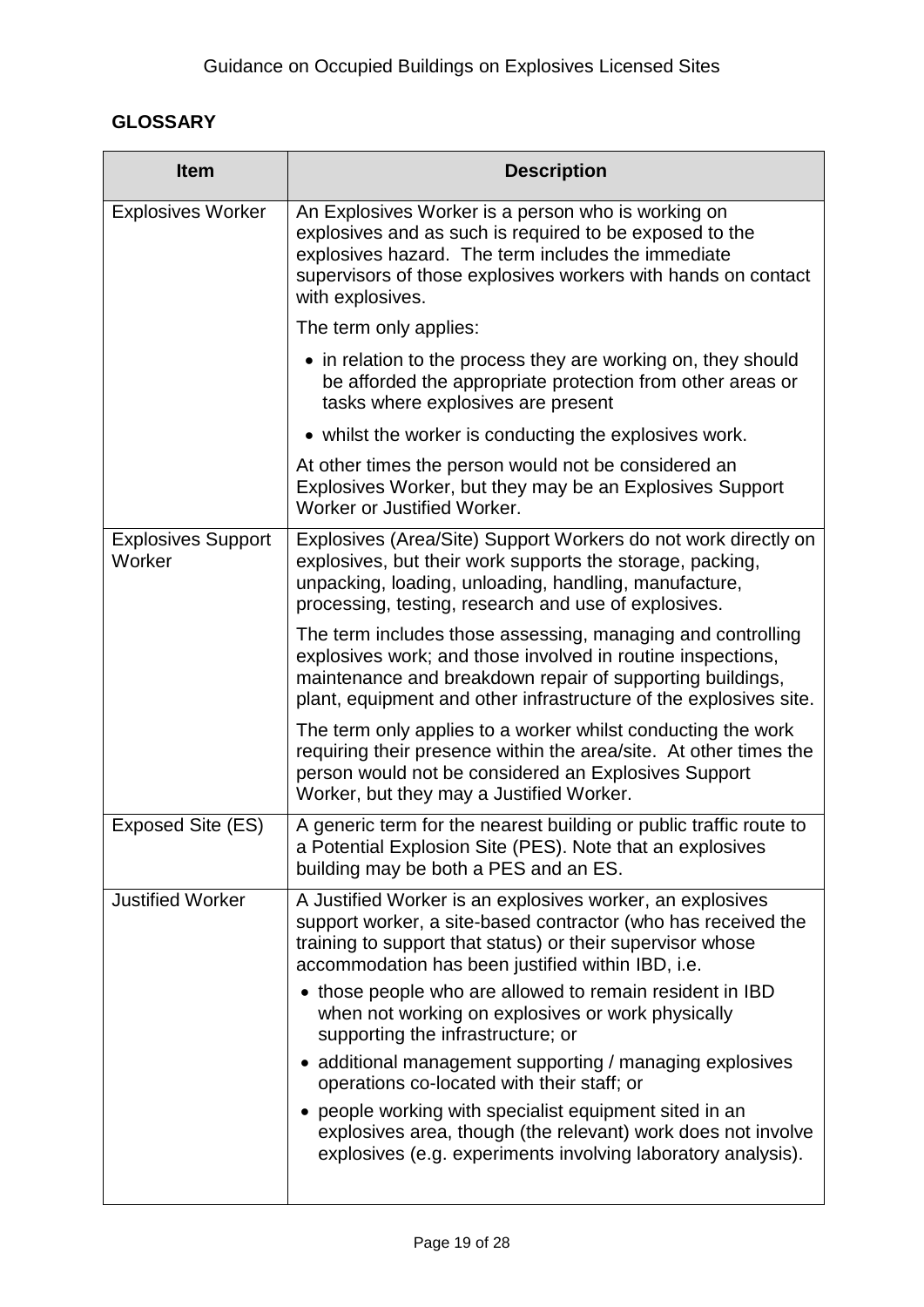| <b>Item</b>                                 | <b>Description</b>                                                                                                                                                                                                                                                                                                                           |
|---------------------------------------------|----------------------------------------------------------------------------------------------------------------------------------------------------------------------------------------------------------------------------------------------------------------------------------------------------------------------------------------------|
| <b>Inhabited Building</b><br>Distance (IBD) | This distance is the Class D Distance.                                                                                                                                                                                                                                                                                                       |
| <b>Potential Explosion</b><br>Site (PES)    | A place where explosives may be held. The nature of the<br>hazard depends on the quantity and hazard type of the<br>explosives.                                                                                                                                                                                                              |
| <b>Process Building</b><br>Distance (PBD)   | The minimum permissible distances between a PES and a<br>process building required to protect against immediate or<br>subsequent propagation of explosion.                                                                                                                                                                                   |
|                                             | PBD provide a reasonable degree of protection for persons<br>within a process building at the Exposed Site. The actual risk<br>depends on the type of structures involved as well as the<br>quantity of explosives at the potential explosion site.                                                                                          |
|                                             | PBD do not take account of structural requirements, space for<br>roads / access for fire fighting. These practical considerations<br>may require greater distance or other necessary mitigation<br>measures, such as use of appropriate glazing and films.                                                                                   |
| <b>Quantity Distance</b><br>(QD)            | The distance between the explosives store or the building in<br>which explosives are, or are to be, manufactured and a<br>building, or other place in or at which people are or are likely to<br>be present either all the time or from time to time. This<br>distance is calculated based on the quantity and hazard type<br>of explosives. |
| Separation<br><b>Distance</b>               | This term encompasses quantity distance (above) and all other<br>distances associated with explosives, i.e. distance from volatile<br>/ hazardous materials, distance from tall structures, distance<br>from overhead electrical cables, minimum fire break and<br>security distances.                                                       |
| <b>Structural</b><br>Engineering            | The engineering that demonstrate that the protective<br>measures provide the minimum levels of protection required to<br>explosives and people.                                                                                                                                                                                              |
| Structural<br><b>Justification</b>          | A document that demonstrates that an explosives facility<br>provides the minimum levels of protection required to<br>explosives and people.                                                                                                                                                                                                  |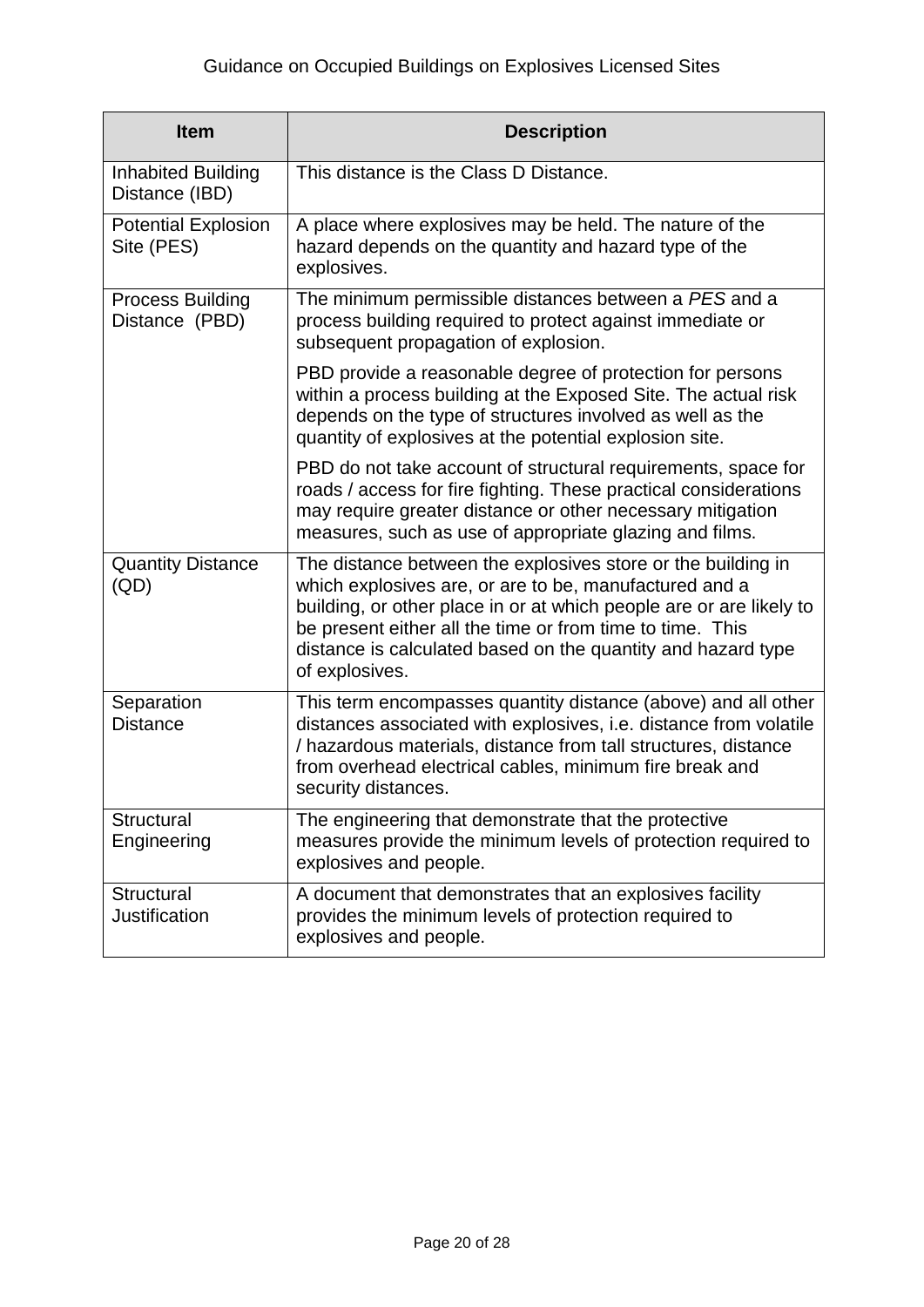## <span id="page-20-0"></span>**REFERENCES / POTENTIALLY USEFUL DOCUMENTS**

- <span id="page-20-1"></span>1. Manufacture and Storage of Explosives Regulations 2005, SI 2005/1082, The Stationery Office 2005 ISBN 0 11 072764 9.
- 2. Manufacture and Storage of Explosives Regulations Approved Code of Practice, Health and Safety Executive, L139, 2005, ISBN 0 7176 2816 7.
- 3. HSE EIG Specialised Industry Report Use of Structural Justification to Underpin an HSE Explosives Licence
- 4. Manufacture and Storage of Explosives Regulations 2005 Guide For Those Applying To The Health And Safety Executive For A Licence To Manufacture Or Store Explosives, 3rd edition, 2006
- 5. HSE, Controlling risks around explosives stores, review of the requirements on separation distances, HSE, 2002 (<http://www.hse.gov.uk/research/misc/qdwgrep.pdf>)
- 6. Moreton P A and Merrifield R, The debris hazard from portable steel magazines, Minutes of the Twenty-ninth Explosives Safety Seminar, New Orleans, Louisiana, US Department of Defense Explosives Safety Board, 2000.
- 7. Buildings and Traverses for Military Explosives, ESTC Leaflet No. 6 Part 3, Explosives Storage and Transport Committee, July 1996.
- 8. ESTC Standard No.5, Building and traverses for military explosives, predicted damage levels to structures, glazing hazards 2002.
- 9. Reducing risk, protecting people HSE"s Decision-Making Process, HSE Books 2001, ISBN 0 7176 2151 0 (free issue of the HSE Website).
- 10. BS EN 13541:2012 Glass in building Security glazing Testing and classification of resistance against explosion pressure
- 11. BS EN 356:2000 Glass in building Security glazing Testing and classification of resistance against manual attack
- 12. BS EN 1063:2000 Glass in building Security glazing Testing and classification of resistance against bullet attack
- 13. BS EN 13123-1 Windows, doors and shutters Explosion resistance Requirements and classification
- 14. BS EN 13124-1:2001 Windows, doors and shutters Explosion resistance Test methods
- 15. ISO 16933, First edition 2007-07-01, Glass in building Explosion-resistant security glazing - Test and classification for arena air-blast loading
- 16. ISO 16934, First edition 2007-07-01, Glass in building Explosion-resistant security glazing - Test and classification by shock tube loading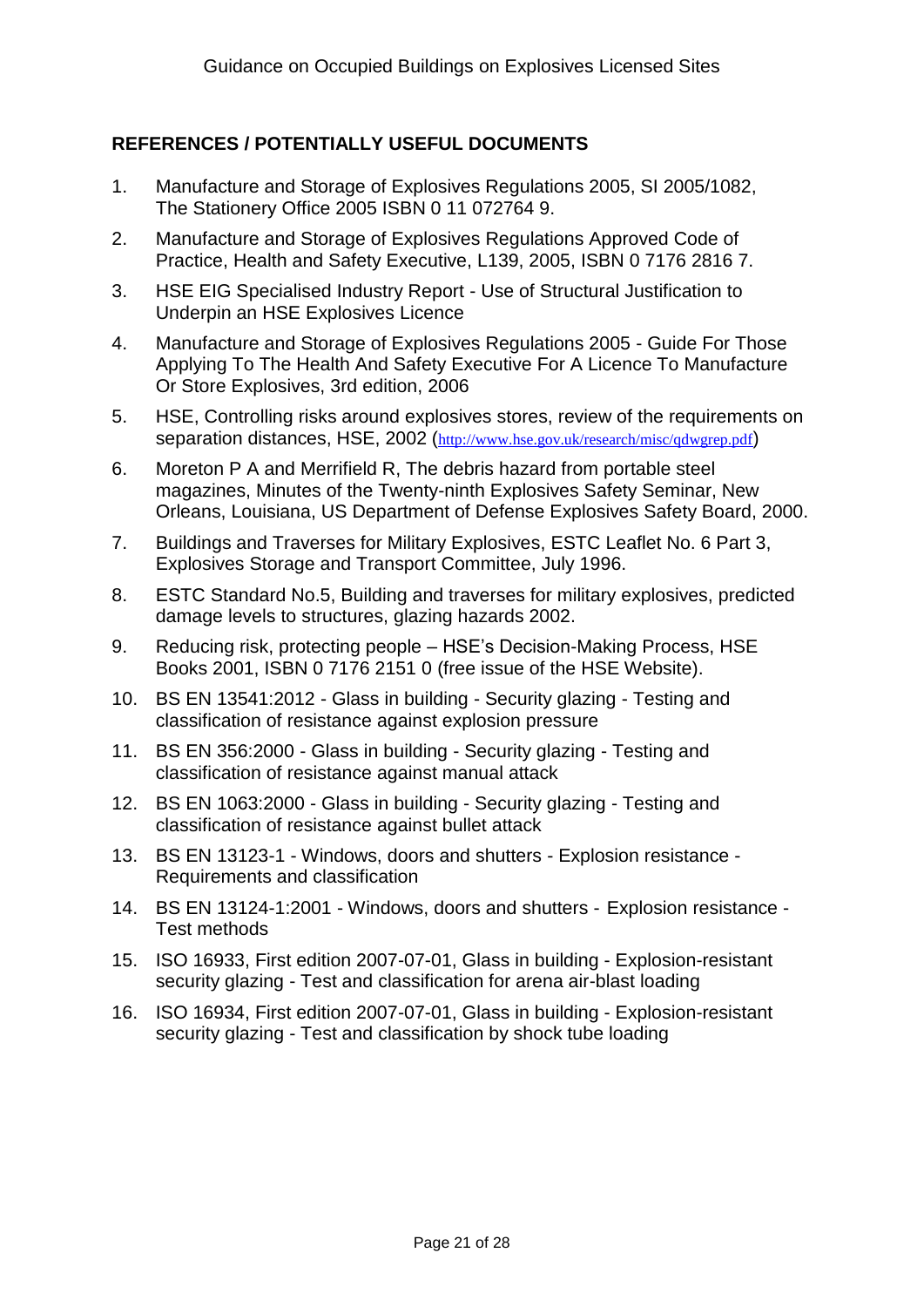## **ACKNOWLEDGEMENTS**

The HSE / CBI Explosives Industry Group partnership working together through the Explosives Industry Forum wish to gratefully acknowledge the following for their valuable efforts made in the preparation and production of this guidance:

HM Explosives Inspectorate of HSE Ministry of Defence AWE plc BAE Systems Munitions Weapon Systems & Support Black Cat Fireworks British Fireworks Association CarnDu Ltd Chemring Countermeasures Ltd Chemring Energetics UK Fireworks World Ltd Haliburton Ltd OnePoint4 Ltd QinetiQ Ltd Roxel (UK Rocket Motors) Ltd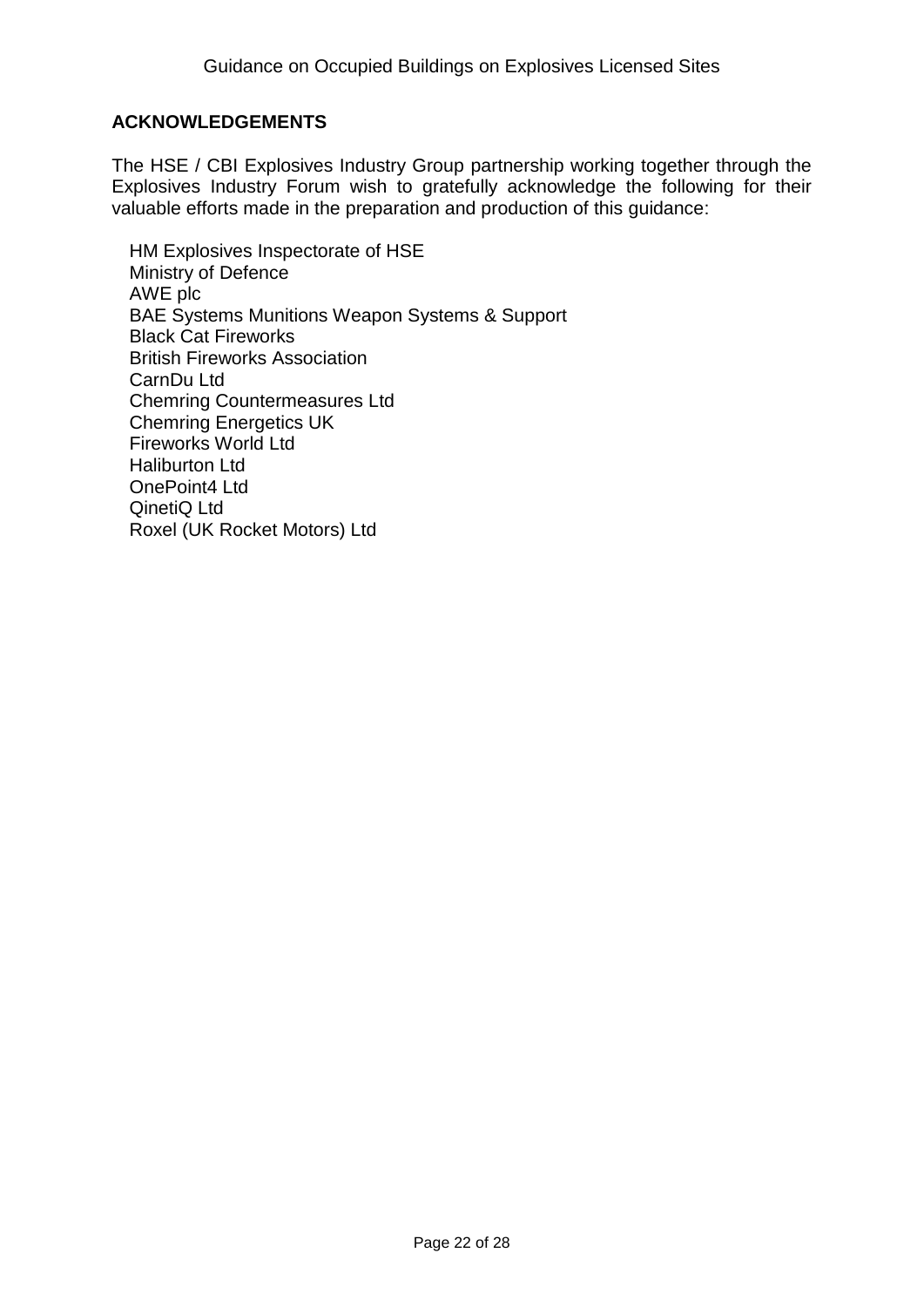## **ANNEX A WINDOWS AND GLAZING**

At an Exposed Site (ES) the windows will almost certainly be the weakest components. During an explosion, plain glass typically breaks into "knives and daggers" and will be responsible for most of the injuries. Thus enhancing the glazing within windows is an obvious way to limit the effects of an explosion. Note that it is important, however, to remain aware that glazing that resists a blast load will transmit that load to the window frame and in turn to the main building structure, so these will need to be sufficiently robust in order to provide adequate protection.

#### **Levels of enhancement**

There are three common options for enhancing glazing to improve its blast resistance and reduce potential hazards:

- 1. The use of Anti-Shatter Film (ASF) and Bomb Blast Net Curtains (BBNC)
- 2. Laminated Glass
- 3. Blast Resistant Glazing in Blast Enhanced Frames.

Upgraded glazing should be tested against recognised standards; windows should be properly designed and installed by competent professionals. Pane sizes should be limited; sizes larger than 3m<sup>2</sup> are not recommended.

#### **Categorising the hazard from glazing**

The hazard from glazing that will be experienced from an explosion at the nearest Potential Explosion Site (PES) may be categorised as:

- **Cracks** The distance at which the pane just cracks. If it is plain glass, then it may fall outside or into the room, but with no projection of fragments inwards. If the pane is laminated glass it should remain securely in place and the hazard will be classed as **Minimal Hazards**, i.e. the crazed pane is retained, is not significantly torn or pulled away from its rebates and fragment dust inside is minimal. Where the glazing or fragments fall within 1m inside, the hazard will be classed as **Very Low Hazard**
- **Low Hazard Threshold** The distance at which glazing fragments or whole panes reach 1m into the room
- High Hazard Threshold The distance at which any fragments or whole panes hit the back wall of a 3m deep room at a height of 0.5m above the floor. If the glazing is fully fixed laminated glass (deep rebate with sealant bonding), it is predicted to remain securely in place at the High Hazard Threshold, but is at risk of becoming highly hazardous at any closer stand-off or higher charge weight.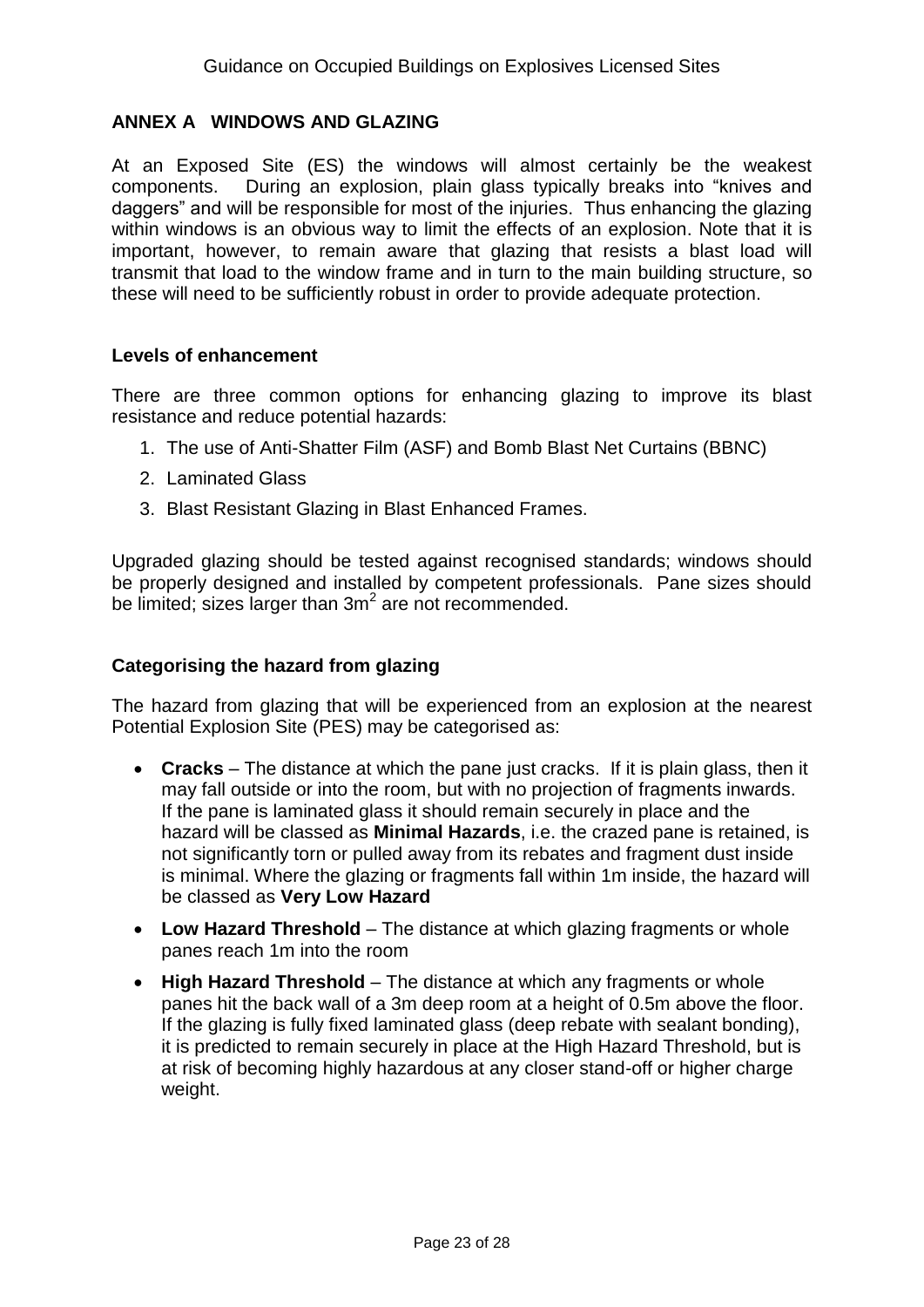#### Guidance on Occupied Buildings on Explosives Licensed Sites

| <b>Threshold</b>   | <b>Effect</b>                                                              |
|--------------------|----------------------------------------------------------------------------|
| Crack              | No projection of fragments inward                                          |
| Low Hazard         | Fragments may fall more than 1 metre in to the room                        |
| <b>High Hazard</b> | Glazing fragments and debris may project more than 3 metres in to the room |



#### **An example of the addition protection provided by enhanced glazing**

Within the main text, there is a summary of an incident at Austin Powder"s factory in Austria. There were, in fact, two explosions, occurring about a second apart, the more powerful involving 1575kg of dynamite.

The upper photograph shows the effect on a normal window in the main office which was located at 240m from the explosion site. The main office suffered no serious structural damage, though considerable debris was scattered inside the building.

The lower photograph shows the effect on an enhanced window in a smaller office located at 150m from the explosion site. The smaller office sustained much less damage, the inner pane of glass in the window was shattered but remained in place.





Reproduced by kind permission of Austin Powder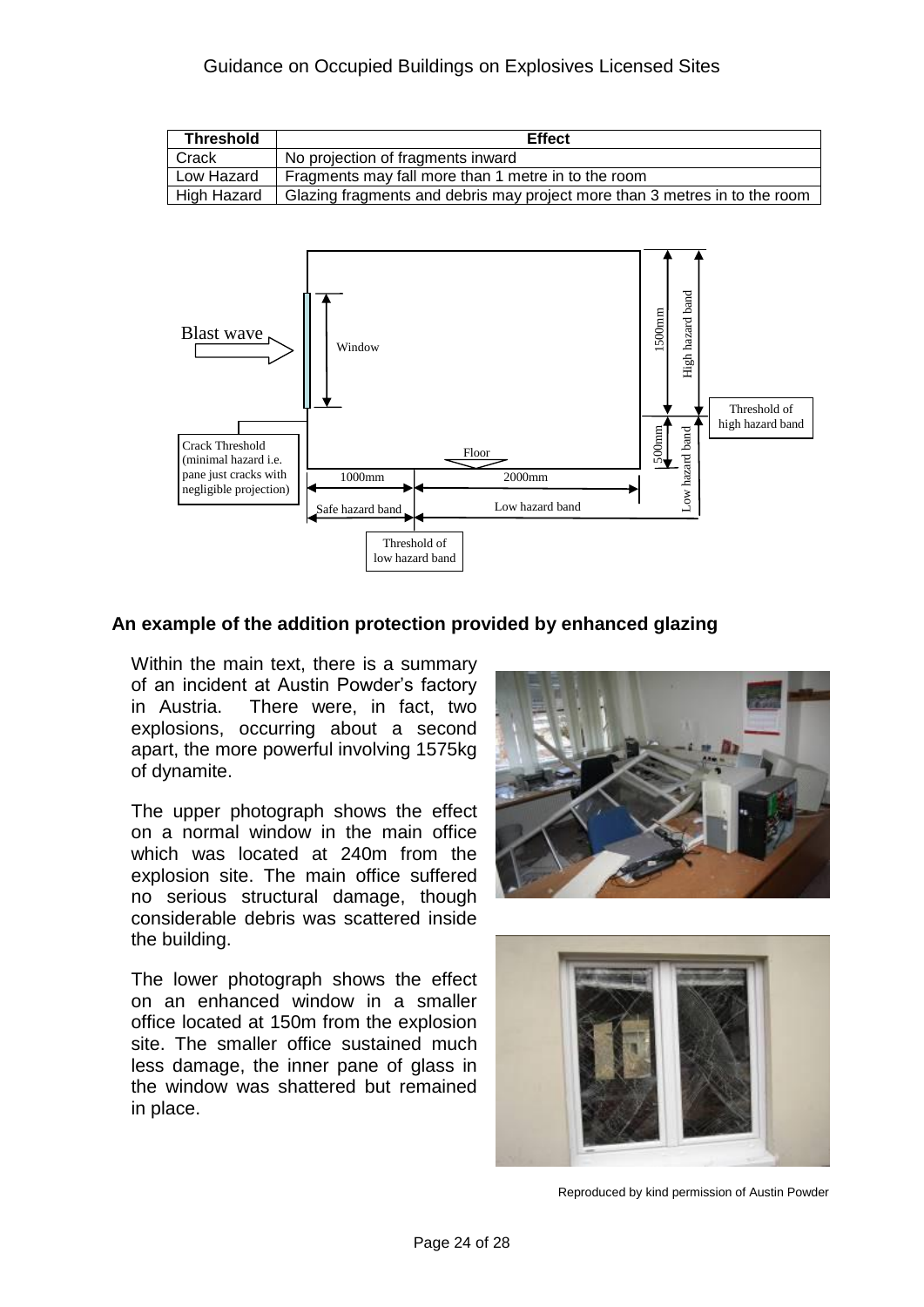## **Glazing Options**

Normal 4mm annealed glass shatters when subjected to a relatively low level of blast loading to produce shards. Injuries can be reduced by:

- The application of anti-shatter film (ASF) to the inside surface of glazing
- Glazing / re-glazing with toughened or laminated glass
- Fitting blast enhanced double / secondary glazing
- Hanging bomb blast net curtains on the inside face of windows (should only be used in conjunction with ASF)
- Bricking up those windows in the direct line of site of the PES.

**Plain glass** (also referred to as annealed glass) is relatively weak; it has no ductility and produces hazardous fragments. It should not be used in new constructions and major refurbishments within IBD. Where it exists within IBD Anti-Shatter Film should be applied as a minimum.

**Double glazing** is generally less hazardous than single glazing. An effective arrangement is 7.5 mm laminated inner pane and 6 mm toughened outer pain. The outer pane will a) withstand knocks and impacts received in normal use without cracking and b) shatter but attenuate blast pressures when blast loads are high. The inner pane will a) play the major part in absorbing the blast energy and b) help retain fragments.

**Toughened or tempered glass** is annealed glass that has been subjected to heat treatment or chemical strengthening to increase tensile strength. It:

- Is typically 3 to 5 times stronger than plain glass, having greater resistance to knocks and impacts during normal service
- Can resist high blast pressure if supported well but when it shatters it produces many small cubical fragments
- Produces fragments that cause less bodily injury than the fragments from plain glass
- Has no ductility and can therefore absorb no blast energy after initial cracking
- Must be made to size, i.e. cannot be cut to shape on site.

**Anti-Shatter Film** (ASF) is considered inappropriate for new construction or major refurbishment as it does not give comparable protection to laminated glass.

ASF is usually manufactured from polyester based materials; it can be applied to the inside surface of plain and toughened glass (not patterned or frosted glass) to limit fragments and splinters. It should:

- Be a minimum of 175µm thick and compliant with BS6206 Class A or BS EN 12600 Class 1 (B)
- Be applied in clean dust free conditions and replaced every 10 to 15 years
- If applied to new glazing, fold over the edges of the pane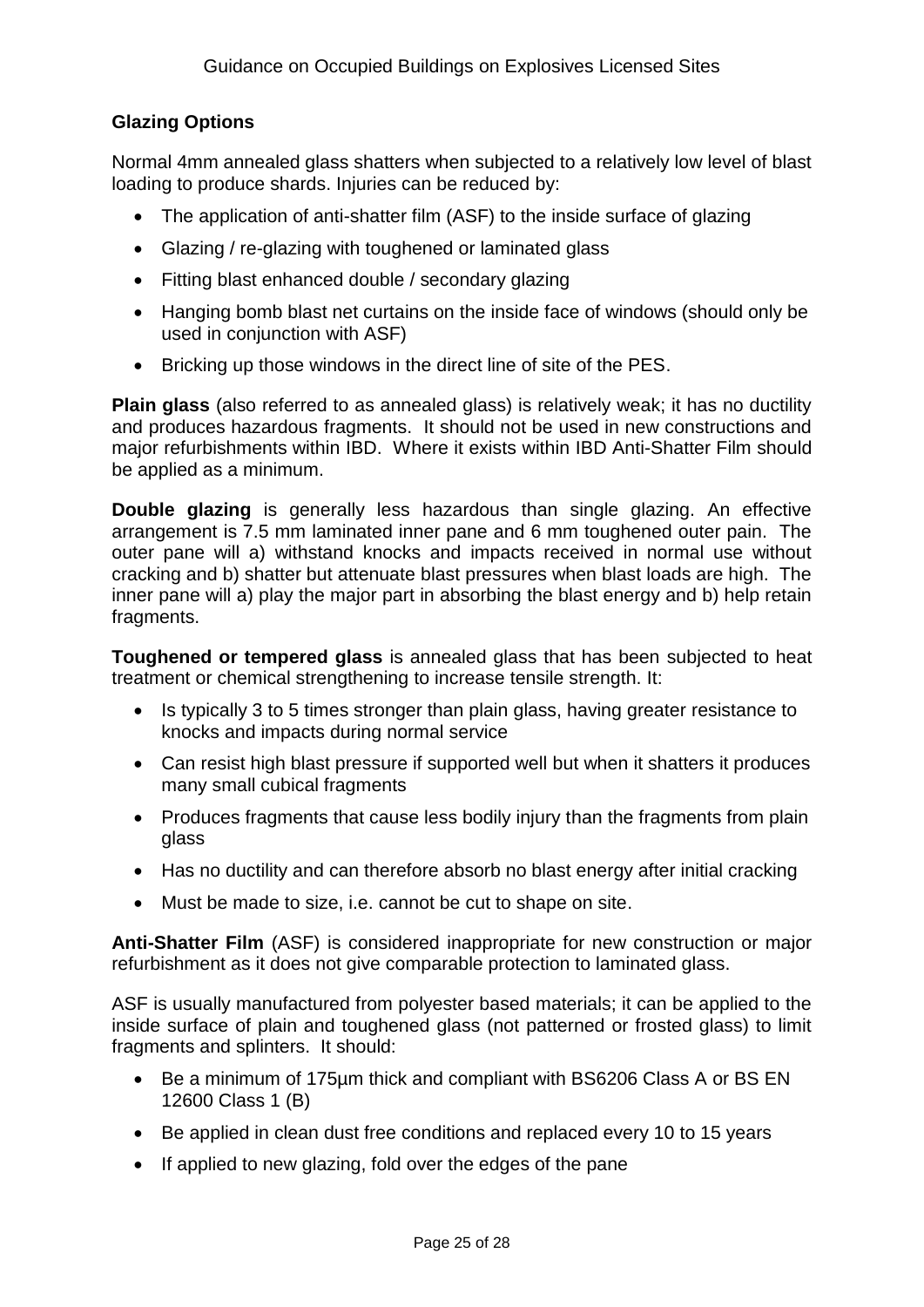- When applied to internal glazing, be fitted to the least vulnerable side of all plain glass i.e. the side remote from the most likely blast source
- If used on secondary glazing (where the inner frame can be opened independently) applied to both panes.

Very small panes (e.g. 300mm across) in wood framed windows may be fitted with ASF and backed with Bomb Blast Net Curtains (BBNC). When this is done the thickness of the ASF may be reduced to 100µm. Such film should be certificated to pass BS6206 Class 'B' or BS EN 12600 Class 2 (B).

Although most currently available ASF carries a 10 year manufacturer's warranty if installed by an approved installer over time it loses strength and becomes brittle. Other problems can include lose of adhesion, bubbles, cloudiness, cuts, scratches, abrasions and de-lamination at the edges. Very old films may also only be 50 microns thick. A survey to assess existing films suitability, and to estimate the remaining life expectancy, should be carried out by an approved contractor or other experienced advisors.

**Bomb Blast Net Curtains (BBNC)** is recommended for very small panes (e.g. 300mm across) in wood framed windows. BBNC should be constructed:

- From plain white warp kitted polyester net to BS 4407; flame retardant to meet BS5867 Part 2 Type C and with minimum burst strength of 550kN/m<sup>2</sup>
- Having stitching and seaming made from continuous filament polyester (ticket No. 70 - 120 [BS 6157])
- With a slotted heading able to take a 16mm diameter polished aluminum tube held with thimble type brackets (e.g. C & T No. 543 or 544)
- With a continuous hem tape of lead weighted at 400g per metre of curtain width.

There must be at least 2 metres of BBNC for each metre of curtain rod.

**Laminated "security / safety" glass** is the preferred choice for new build or replacement of single glazing panes where the building may be subjected to overpressure.

Laminated glass is produced by reinforcing plain glass with layers of polyvinyl butryal (PVB), it has excellent resistance to blast pressure as the inclusion of the PVB layer(s) gives the glazing ductility and the ability to absorb blast energy by catenary or membrane action:

- When failure occurs much of the glass remains adhered to the PVB layer
- Commercially available options offer additional benefits such as acoustic, reflective and anti-glare properties
- It requires support in robust frames with deep rebates with special seals to develop the full strength of the glazing

Where laminated glass is fitted:

 Single glazed windows should be fitted with not less than 7.5mm laminated glass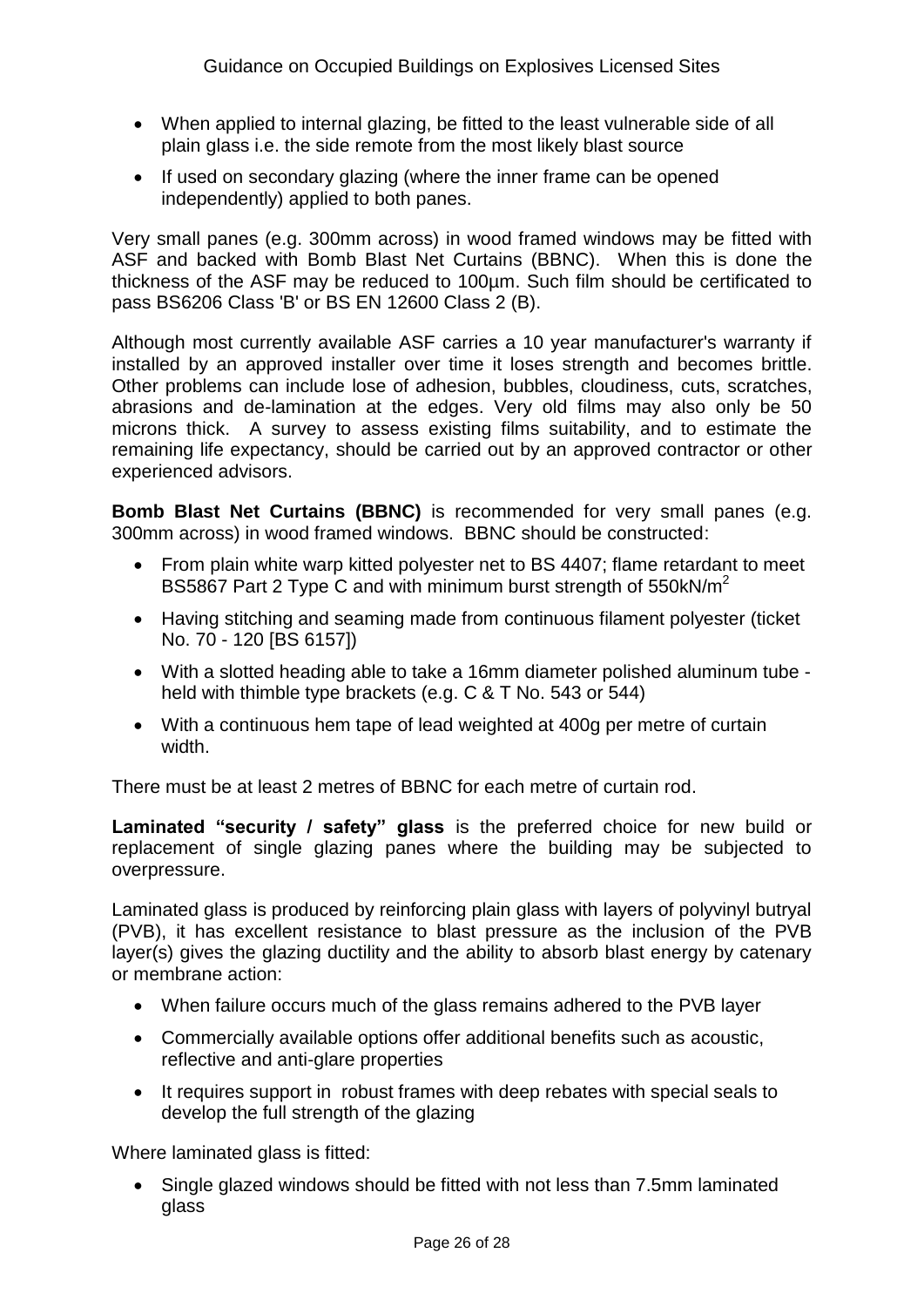- Double glazed units should be fitted with not less than 7.5mm laminated glass inner and a 6mm toughened or laminated glass outer pane
- Further slight improvements in safety may be achieved for laminated glass by selective strengthening of the glazing assembly; e.g. by adding fixing screws to beading and/or frame.

**Laminated Toughened Glass** combines the high strength of toughened glass with the quality of safety laminated glass. Toughened laminates less than 9.5mm thick are not recommended. Additionally when they crack in normal use, crazing spreads quickly through the pane.

**Polycarbonate** should normally be avoided as it degrades over time and the fragments it produces are difficult to detect within the human body. If it is considered for use as secondary glazing it will need to be well secured in deeply rebated robust frames in order to counter the high flexibility of the material. Specialist advice should be sought.

**Georgian Wired Glass** includes a steel mesh layer provides added fire resistance but weakens the pain reducing blast resistant. Both glass and metal fragments (shards with protruding wire) are produced. Its use should be avoided where possible.